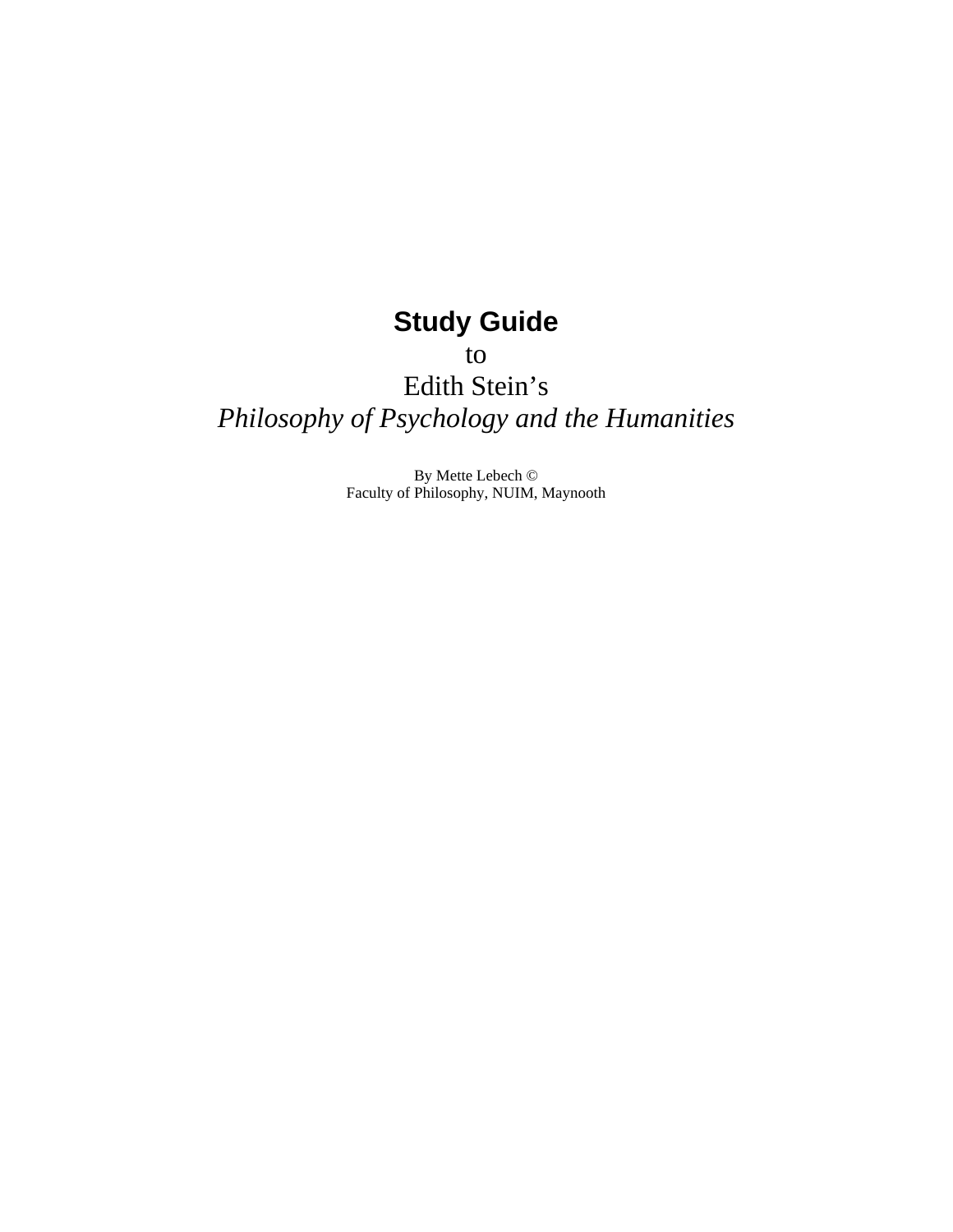# **Study Guide**

to

# Edith Stein's *Philosophy of Psychology and the Humanities*

By Mette Lebech, Faculty of Philosophy, NUIM, Maynooth

*Philosophy of Psychology and the Humanities[1](#page-1-0)* was written just after Stein resigned from the post as Husserl's assistant in 1917. Her frustration with Husserl's working methods, and with certain aspects of *Ideas II* which she worked on as his assistant, contributed to her decision, as did her determination to give something of her own to philosophy. She set out to solve some of the problems she would have liked to see Husserl address in the constitution-analyses of *Ideas II* at a level more responsive to intersubjectivity<sup>[2](#page-1-1)</sup>.

The starting point of the work was her doctoral thesis, *On the Problem of Empathy*. It enabled her to conduct the phenomenological analysis in a manner that took systematically into account the point of view of others – their moods and feelings as well as their thoughts. It was the importance of empathy that made her stand in a certain contrast with Husserl, and it was also empathy that enabled her to use Scheler's insights concerning morality more constructively than Husserl did. The topics she discusses – the foundation of psychology and the humanities – required this sensitivity to intersubjectivity and its moral dimensions, as both of these sciences are concerned with the individual as a producer of meaning and as a member of communities.

In the **First Treatise** the psyche (translated by 'the sentient'), together with the law that governs it ('sentient causality' – Psychische Kausalität), are discussed in relation to the natural and social worlds. In the **Second Treatise** the mind (or spirit, Geist – as in *Geistes*wissenshaften) together with the law that governs it ('motivation') are discussed as the life of individual and communal experiences alike. Comparing the experience of the individual with the experience of the community, Stein develops an understanding of how we experience something as being communally experienced. She is thus prepared not only for the radical contextualisation of personal experience as personal, but also for

 $\overline{a}$ 

<span id="page-1-0"></span><sup>&</sup>lt;sup>1</sup> In German often shortened to: *Beiträge*, as its entire title, even though precise, is rather longwinded: *Beiträge zur philosophischen Begründung der Psychologie und der Geisteswissenschaften,* Max Niemeyer, Tübingen, 1970. Literally this means 'contributions to the philosophical foundation of Psychology and the Humanities. But the team of Catherine Baseheart and Marianne Sawicki chose to translate this by the simpler (and equally precise) title: *Philosophy of Psychology and the Humanities*, ICS Press, Washington, 2000. Very little secondary material exists to illuminate the contents of this text. To my knowledge there are only Marianne Sawicki's three papers: "Personal Connections"; "Edith Stein's Philosophy of Psychology and the Humanities. The Jahrbuch Treatises of 1922", and "The Defeat of Hume's Association Theory in Edith Stein's Psychology". Apart, of course, from the same author's discussion of the treatises in *Body, Text and Science*, Kluwer, Dordrecht, 1997. 2

<span id="page-1-1"></span>For a discussion of the circumstances, see Marianne Sawicki: *Body, Text and Science*, Chapters 1 and 6.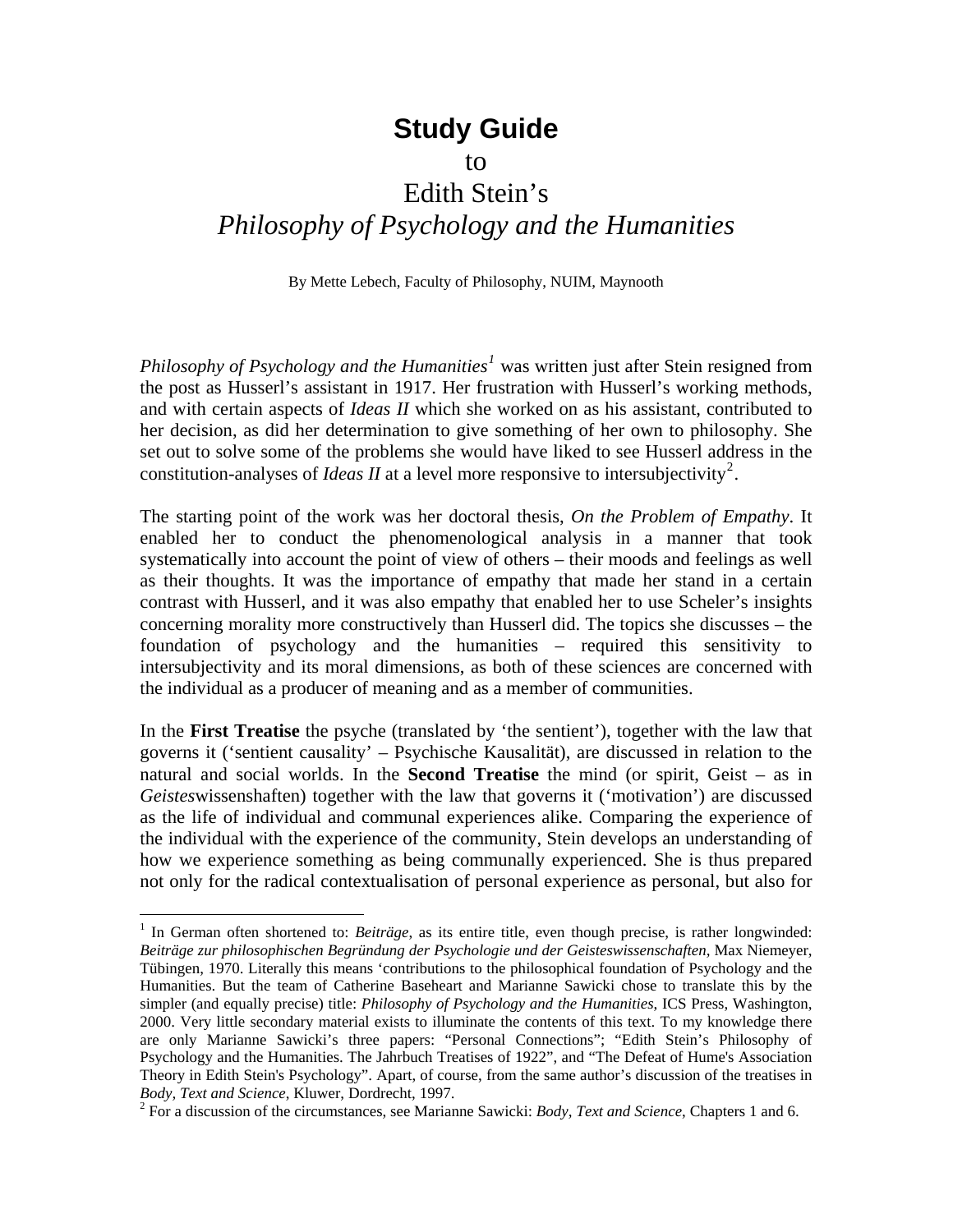the development of a philosophy of the State and of politics<sup>[3](#page-2-0)</sup>. As a consequence she understands personal experience to be radically immersed in, yet distinct from, communal experience, which of course is experienced from within personal experience. However, personal experience as personal only fully makes sense as such, when distinguished from communal experience. For example: I know what I think about something, only when I have made clear to myself what others think, and assess that critically. Only then do I know that what I think is not merely 'taken over' from communal experience (or from someone else's experience), making me a semi-conscious mouthpiece of 'what is thought', or of what someone else thinks; only then am I fully personal, and fully identified as a person. Until then 'contagion' can get the better of me and make my behaviour understandable only as a member of the mass, or only as manipulated by someone else.

It is the idea of energy and its circulation that enables Stein to consider the relationship the psyche has with the network of nature, manifesting itself in the effects sleep, food and activity have on experience. It is the same idea that enables her to conceptualise how meaning contributes to the life of the individual; establishes community, and structures personality. By paying close attention to the phenomenon of psychic energy she reaches an understanding not only of what is specific to the psyche  $(1<sup>st</sup> Treatise)$ , but also of the constitutive role community plays in the experience the individual  $(2<sup>nd</sup> Treatise)$ . Such attention even enables her to identify various types of communality depending on the level of energy shared. Hence her kind of phenomenology incorporates, while also providing an investigation of, what later became known as 'social construction'.

Thus Stein completes her foundation for a philosophical anthropology, sketched in her doctoral thesis, by analysing the constitution of the human being as sentient (having a psyche) and spiritual (having a mind). She is thereby also accounting for the human person's unique individuality (manifested in one's soul) and also for the person's indispensable social insertion (in various forms of communality). The anthropology expressed in the twin work from 1933, *The Structure of the Human Person/ What is the Human Being?<sup>[4](#page-2-1)</sup>*, is based on this phenomenological foundation. The phenomenological ontology of *Finite and Eternal Being[5](#page-2-2)* , which Stein described as her spiritual testament, is also to be read against the background of the phenomenology developed in *Philosophy of Psychology and the Humanities*. These treatises, in fact, comprise Stein's independent development and original application of phenomenology. She understood the essays to be '*Beiträge'* (contributions). This is an adequate enough designation as they build on Husserl's phenomenology and extend it into the foundations of psychology and the humanities. That said, however, these treatises also could be viewed as an independent attempt to think phenomenology anew, and hence to provide an alternative to Husserl's version. Either way Stein's philosophy of Psychology and the Humanities is of interest

 $\overline{a}$ 

<sup>&</sup>lt;sup>3</sup> Stein, Edith: *Eine Untersuchung über den Staat*, Max Niemeyer, Tubingen, 1970.<br><sup>4</sup> Stein, Edith: *Was ist der Mansch*<sup>2</sup>, Edith Steins Warke, Pd. XVII. Harder, Et

<span id="page-2-1"></span><span id="page-2-0"></span>Stein, Edith: *Was ist der Mensch?*, Edith Steins Werke, Bd. XVII, Herder, Freiburg, 1994, and *Der Aufbau der menschlichen Person*, Edith Steins Werke, Bd. Herder, Freiburg, 5

<span id="page-2-2"></span>Stein, Edith (Teresia Benedicta a Cruce): *Endliches und Ewiges Sein. Versuch eines Aufstiegs zum Sinn des Seins*, Edith Steins Werke, Bd. II, Herder, Freiburg, 1986. Trans. by Kurt F. Reinhardt as *Finite and Eternal Being. An Attempt at an Ascent to the Meaning of Being*, The Collected Works of Edith Stein, Vol. 9, ICS Publications, Washington D.C., 2002.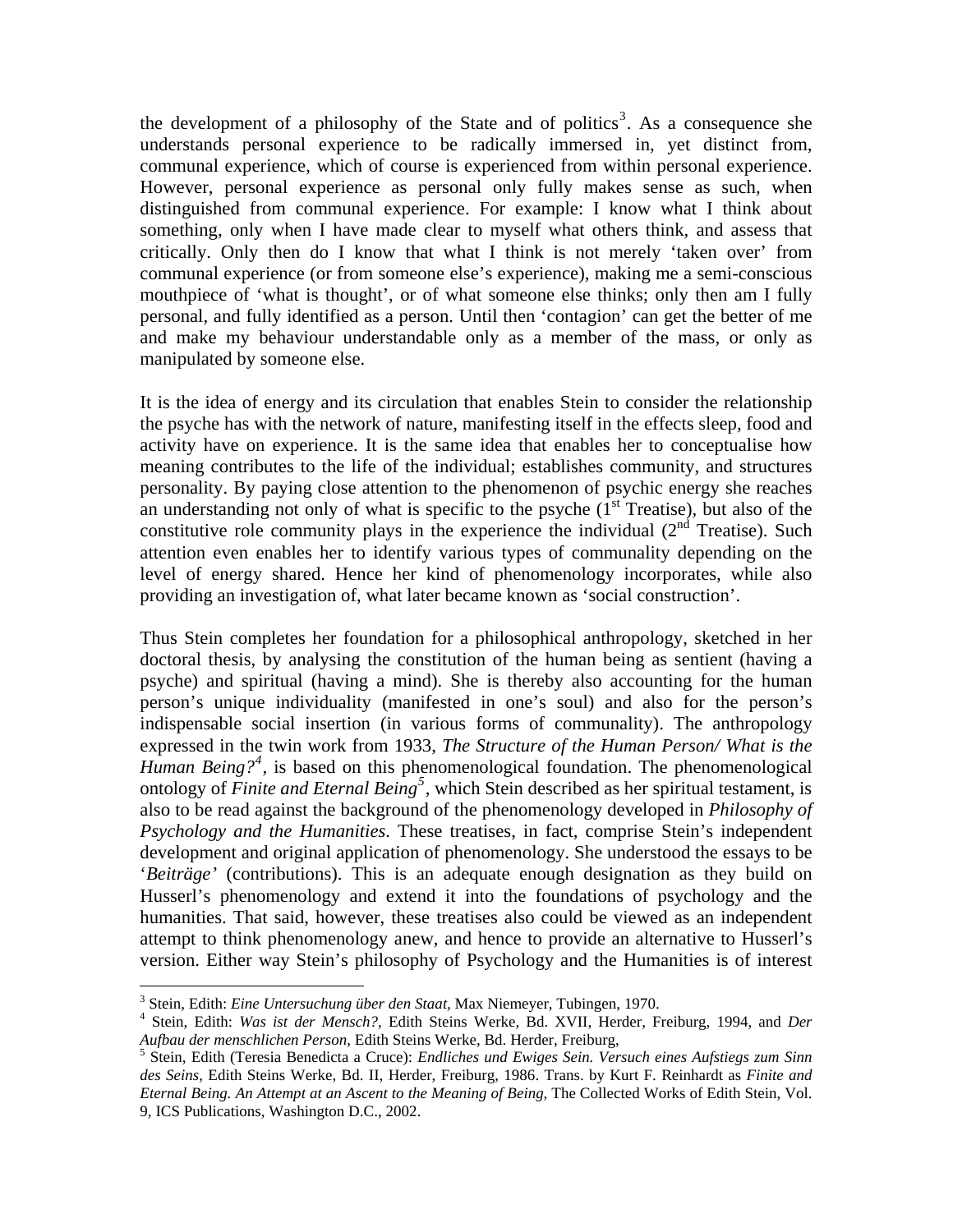especially to those concerned with the methodology of these sciences. It also is of interest to those concerned with philosophical anthropology and ethics, and is thus of particular interest to those searching for a platform for ethics from within the phenomenological tradition.

This *Study Guide* provides a synopsis of the work to support the reading of it, as well as a series of questions and answers that might serve as a kind of glossary for understanding it. It also provides a very brief bibliography, listing only what is strictly relevant to the reading of the work in question. The *synopsis* follows the articulations of the text, so as to reproduce a 'reader's digest' of its argument. It attempts to provide an instrument for opening the text, to which end brevity has been prioritised with the aim of referring the reader back again to the text. If the present Guide succeeds in this it will have fulfilled its purpose. Whenever page numbers are used, they refer to the ICS English translation. It should be easy enough to locate these in the German, as they occur within the section under discussion<sup>[6](#page-3-0)</sup>. The *questions and answers* provide emblematic discussions of themes running through the two treatises and turning up again in Stein's later writings. They define terms and place them in relation to others. The *select bibliography* intends to provide the English reader with only what is strictly required. A comprehensive bibliography can be found in Marianne Sawicki's *Body, Text, and Science*.

This guide is written to be of service to all intending to read the work, who may feel deterred by the lack of introductory material available as well as by the difficulty of the text itself.

<span id="page-3-0"></span> 6 The Max Niemeyer edition is soon to be replaced by Herder's *Edith Stein Gesamt Ausgabe.* Referring to the formers page numbers would thus at this point in time make little sense.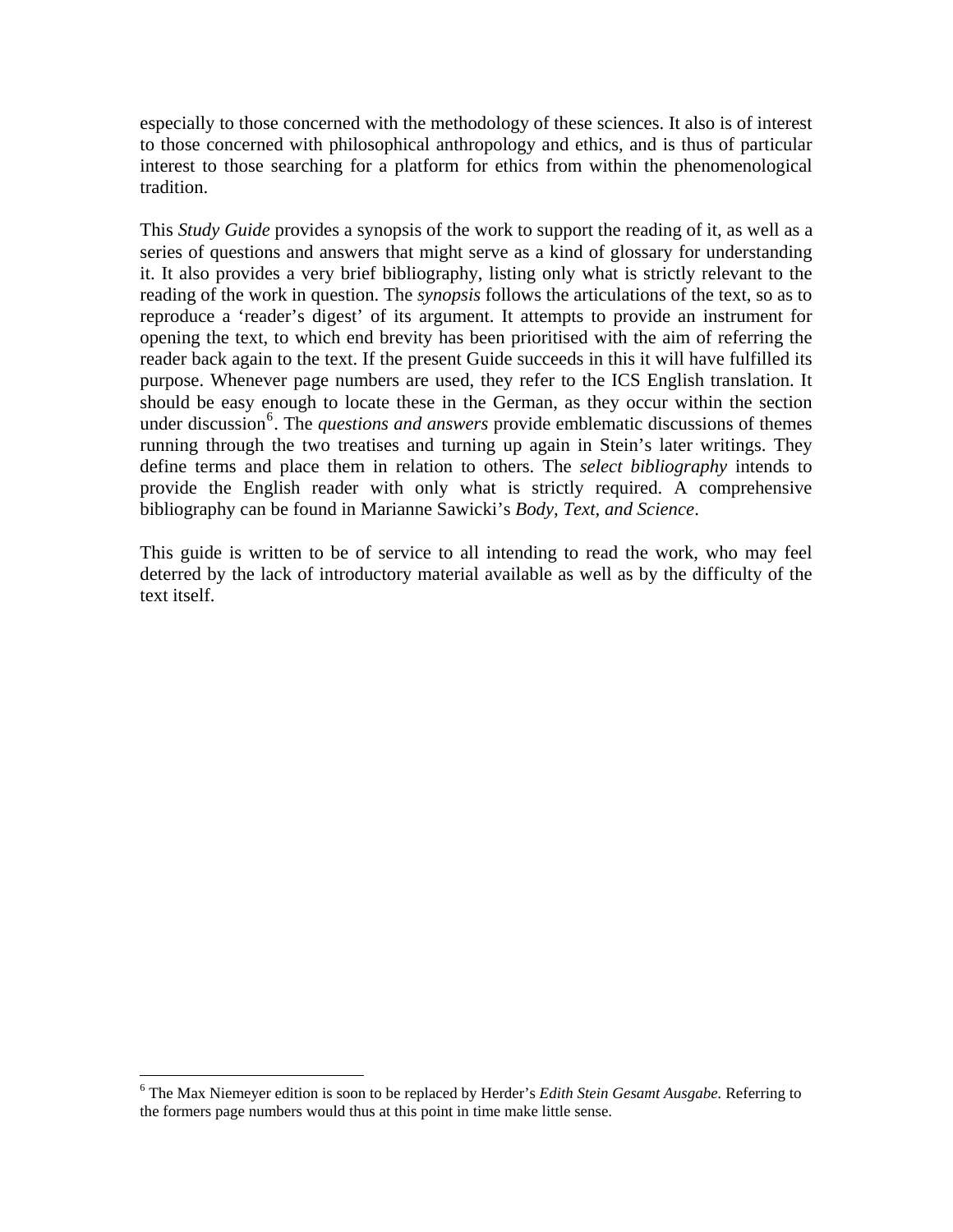# *First Treatise: Sentient Causality*

The purpose of the treatise is to identify the proper object of psychology. This is, according to Stein, sentient causality, which manifests itself in life-power, as distinct from motivation. Psychic energy, hence, is the phenomenon that in all its manifestations gives rise to our specific understanding of the psyche as something at the interface between body (governed by the 'lawfulness' of nature, treated by natural science) and spirit (governed by the 'lawfulness' of motivation, treated by the humanities). It manifests itself whenever life-power is experienced, and life-power is experienced in the phenomena of vigour and tiredness (and all intermediary and other specific states), which I experience as the *mode* of my experiences beyond the 'lawfulness' of the mind, even if still under the influence of it.

Psychology, therefore, cannot be an exclusively natural science, as life-power stands under the influence of motivation. Nor can it belong exclusively to the humanities, as life-power exhibits a conditioning beyond motivation. It must, in order to be true to its object (and hence to be properly conducted) study the phenomenon of life-power as it manifests itself in behaviour *and* experience.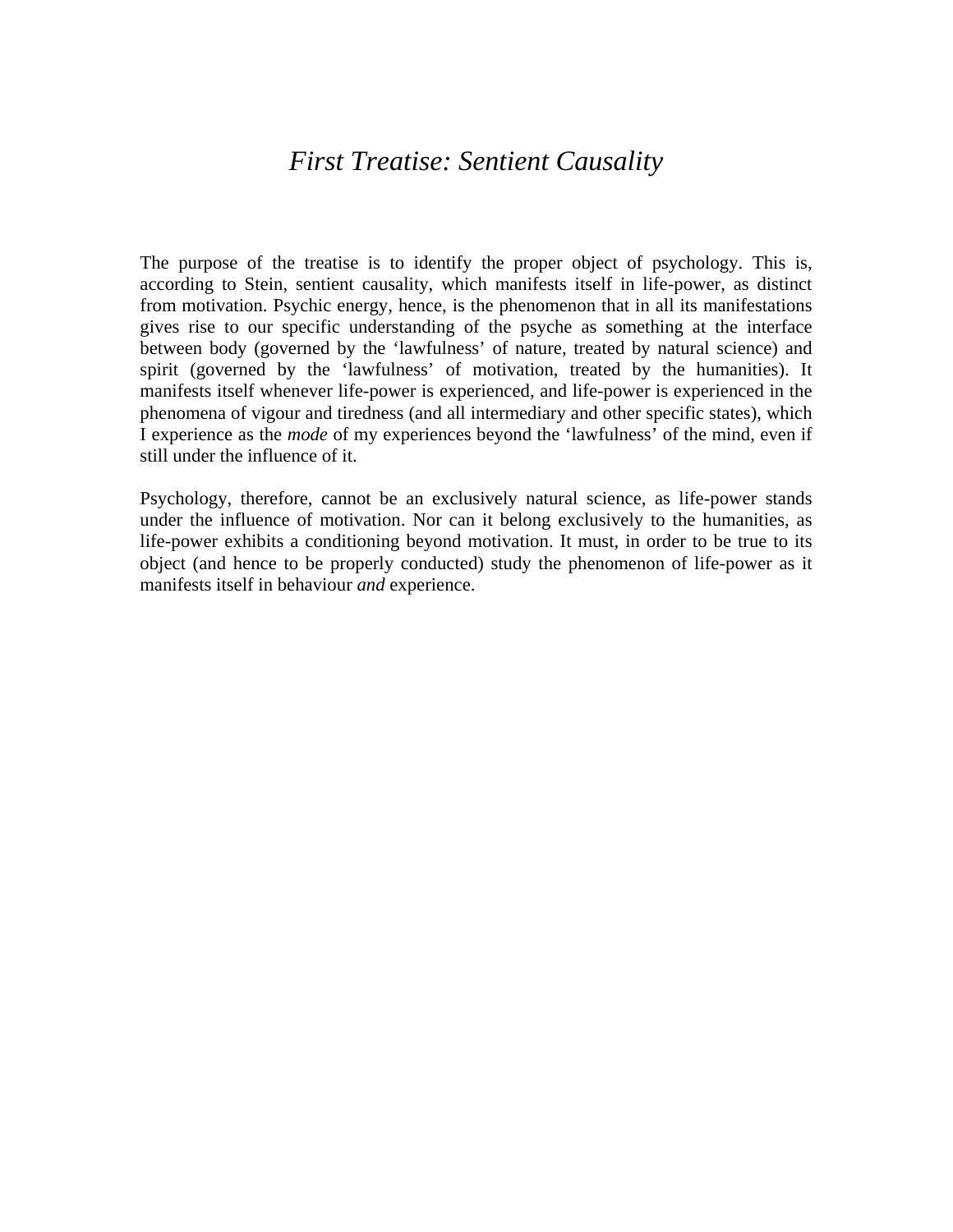#### **Introduction**

Stein is not relying on earlier treatments of sentient causality, i.e. the kind of causality operative in the psyche, because none before her had been properly phenomenological. Stein makes a preliminary definition of the sentient as the set of coherences of experience and its correlates that are affected by life-power, and she understands causality, following Husserl, as what characterises physical nature, and as the 'lawfulness' investigated by the natural sciences.

## **I. Causality in the Realm of Pure Experiences**

#### **In this section Stein accounts for the bearing causality can be understood to have on experience as such.**

#### **§ 1. Constitution of experiences**

The current of consciousness as we experience it is already constituted as meexperiencing-something, and hence constituted as such (i.e. as a stream of experience). Yet we can imagine the stream of consciousness as pure becoming, pure unarticulatedness, entirely obscure. This is experience without the experience of something. However, there is becoming and fading away of phases, and these are what make us constitute the entities of experience within the current. Constitution happens, the experiencing becomes the experience of something, because things 'linger on' in experience until you see them and start 'having an experience'.

#### **§ 2. Classification of experiences**

These experiences get into relationships with one another. Some experiences change into other experiences, but not every experience changes into every other. A sound does not become a tactile sensation or a vision, for example. Thus various fields into which experiences fall are constituted, corresponding to the various senses. Even if these fields nearly form individual currents, it must be said that there is one current because there is one 'I', for whom the current is.

#### **§ 3. Association of experiences**

Experiences occur together  $-$  as if it were always on the background of others or in some kind of context. Association by contact is a connection of experiences with other experiences simply because they occur together. However, such togetherness is by no means 'causal', i.e. 'effected', it is just occurrence, pure becoming. There is no way of effecting or bringing about the stream of consciousness: its streaming is radically different from physical effectedness. This also means, of course, that there is no way of causally inducing any particular experience: intentionality is not causality.

#### **§ 4. Causal Influence on Experiences**

The involvement of causality with experience shows up, in contrast, in the layer of lifefeelings, in vitality. The intensity of the experience is low if I am weary, high if I am alert. Various shades of intensity may be experienced: tiredness, sluggishness,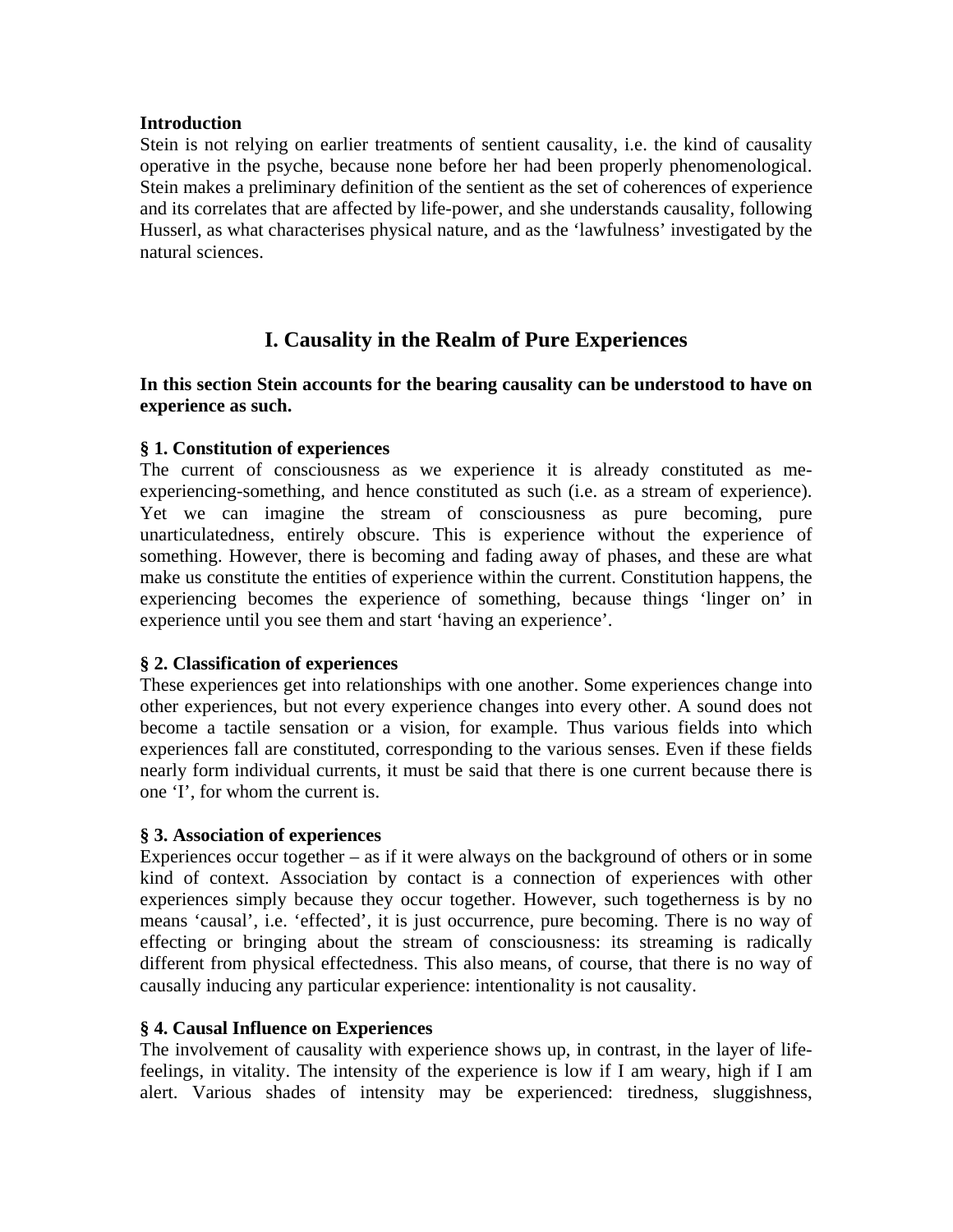feverishness, vitality or joy. These states, which we feel, appear to us as caused. It is in the *experience* (and not in the *content*, or in the *consciousness* of the experienced content) that causality is experienced, and it is experienced as distinct from motivation, which attaches to the content.

## **II. Sensate Reality and Causality**

#### **In this section Stein distinguishes sentient causality from natural causality because of the former's experiential structure.**

#### **§ 1. Consciousness and Sentience**

It is through the distinction between my immediate life-feeling and the state I am actually in, a distinction I must make when for instance feverishness terminates suddenly in exhaustion, that I come to distinguish between a *true* 'psychic state' and a *deceptive*  consciousness of experience. I can, in other words, be 'wrong' about how I really am – about how much energy I really have. Such life-power, thus, must be a real property *felt*  in the life-feelings, but sometimes deceptively so. Yet I know about the life-power always only in this fallible way. However, acquaintance with the signals of deception is part of a critical epistemology of inner perception, and we acquire it (well or not so well) through experience. What concerns Stein is whether the 'true' state is understood to be caused, so that the distinction between the true and the deceptive states relies on the former being *caused* and the latter *not.* 

#### **§ 2. The Sensate Mechanism**

Not only is life-power experienced, it looks as though life-power is spent in experiencing, and also as if there is a limited amount of it immediately available. This is comparable to reactions in the natural realm: here also causality manifests itself as transmission of energy; if one ball hits another, the first one slows down. The psychic mechanism may be construed as a conversion of life-power into active experiencing, and as a utilisation of life-power by active experiencing. As there may be consciousness without psyche, and psychic life without consciousness (reduced, that is, to life-feelings alone), this mechanism is something specific to precisely sensate (psychic) creatures, involved with both causality and motivation. What makes psychic life manifest is life-power.

Some experiences seem not to draw on or contribute to life-power. This depends on intensity and the breadth of the range of experiences experienced. This limitation points to a characteristic of the psyche, which is receptivity. Receptivity manifests itself as a quality only when it is challenged, for example by a change in activity. This challenge can be overcome by training (habit), and the development of the relevant faculty remains for as long as the activity still requires exertion. In contrast, if the faculty is never used, it 'atrophies' and finally 'dies'. Faculties, hence, are clusters of 'facilities', 'run' with the help of life-power in the psyche. But their source in the realm of meaning transcends the psyche.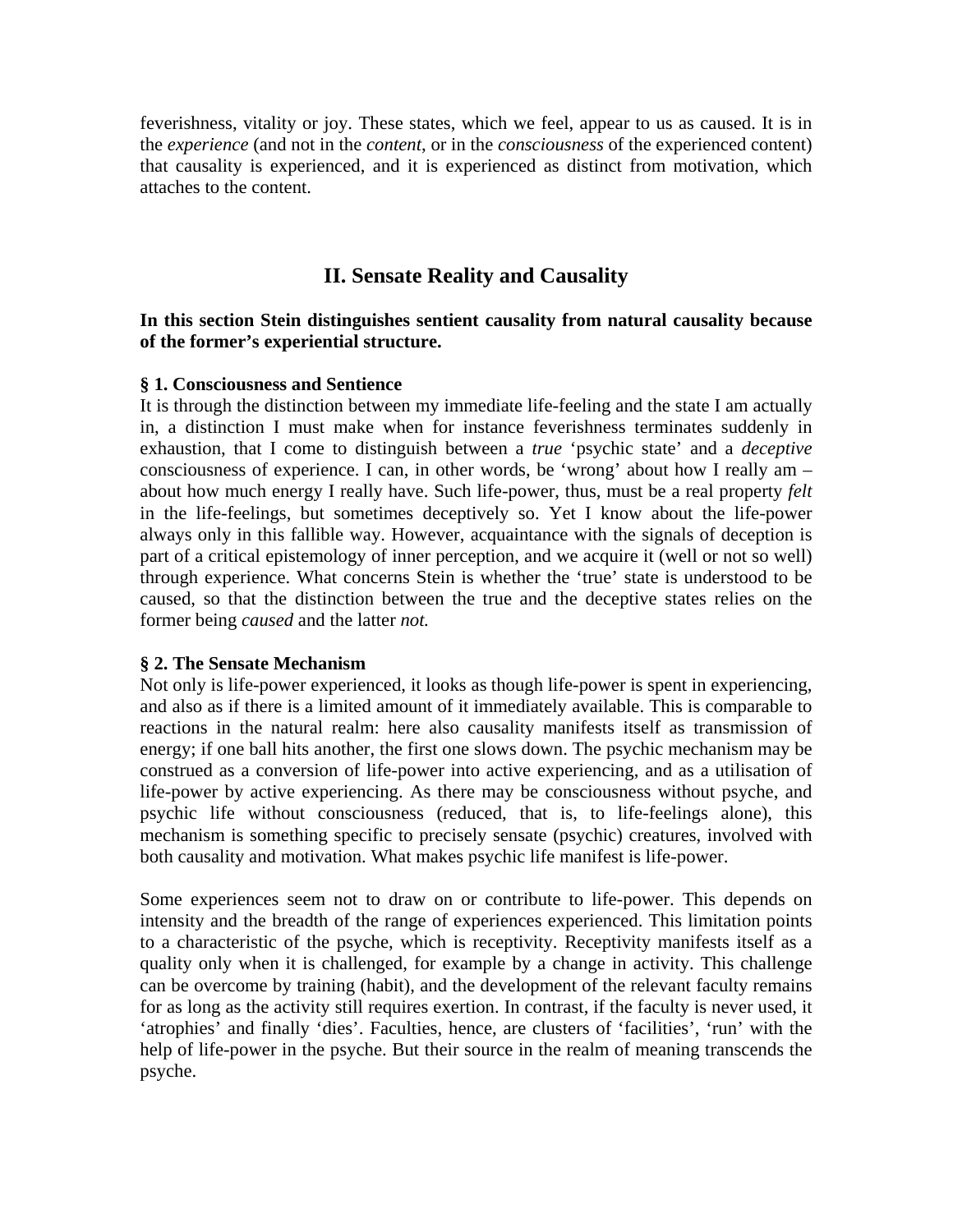#### **§ 3. The Sensate and Causal Laws**

Hence all sensate experience is causally conditioned. But it is precisely that: only *conditioned*. There is no causal law to determine what I see, hear, smell etc. at any given time: here the laws of motivation come into play. If there were a causal law, there would be an experience produced by the life-force, which could be predicted from the amount of life-force present at any given time. But life-force is very difficult to measure. It is more like a quality than a quantity, and the field of the life-feelings is continuous, so that there are always shades of feeling between two qualities. The possibility of positing causal laws for life-feelings rests on the classifiability of these various qualities, which however are always blurred at the edges. The resulting vagueness generally permits only considerations of probability. On the other hand, this does not exclude insight and wisdom.

So, can life-force be predicted? Here is where the influx of life-force from the sphere of meaning comes in. Because meaning is motivating we cannot determine by the laws of causality what the life-power in an individual should at any given moment be. All we can do is to observe empirically the power of an individual, i.e. the levels of power that the person seems to possess or be able to access. We cannot measure this power, yet we can talk about it, as for instance all parents do, when they observe the facility with which their children learn different things.

# **III. Mental Living and Motivation**

**In this section Stein accounts for how motivation is the basic 'lawfulness', i.e. what essentially characterises, the life of the mind in its entirety.** 

## **§ 1. Motivation as Basic Lawfulness of Mental Living**

Thus, for a full understanding of the psyche we must thus investigate the constitution of experiences and take them into account. Up until this point we have considered the stream of consciousness to be purely passive. It never actually is experienced thus, of course, except perhaps while dreaming. We actively constitute experiences: from immanent data in acts (memory, perception etc.) and from transcendent data in objects ('things', whether physical, psychic or spiritual). The activity of consciousness – in so far as it simply points towards something and makes it stand out as something – inaugurates a new sphere. Motivation is the lawfulness of this sphere; it is what explains the facts that I execute one act *because* of another.

> *Motivation, in our general sense, is the connection that acts get into with one another: (..) an emerging of the one out of the other, a self-fulfilling or being fulfilled of the one on the basis of the other for the sake of the other (p. 41).*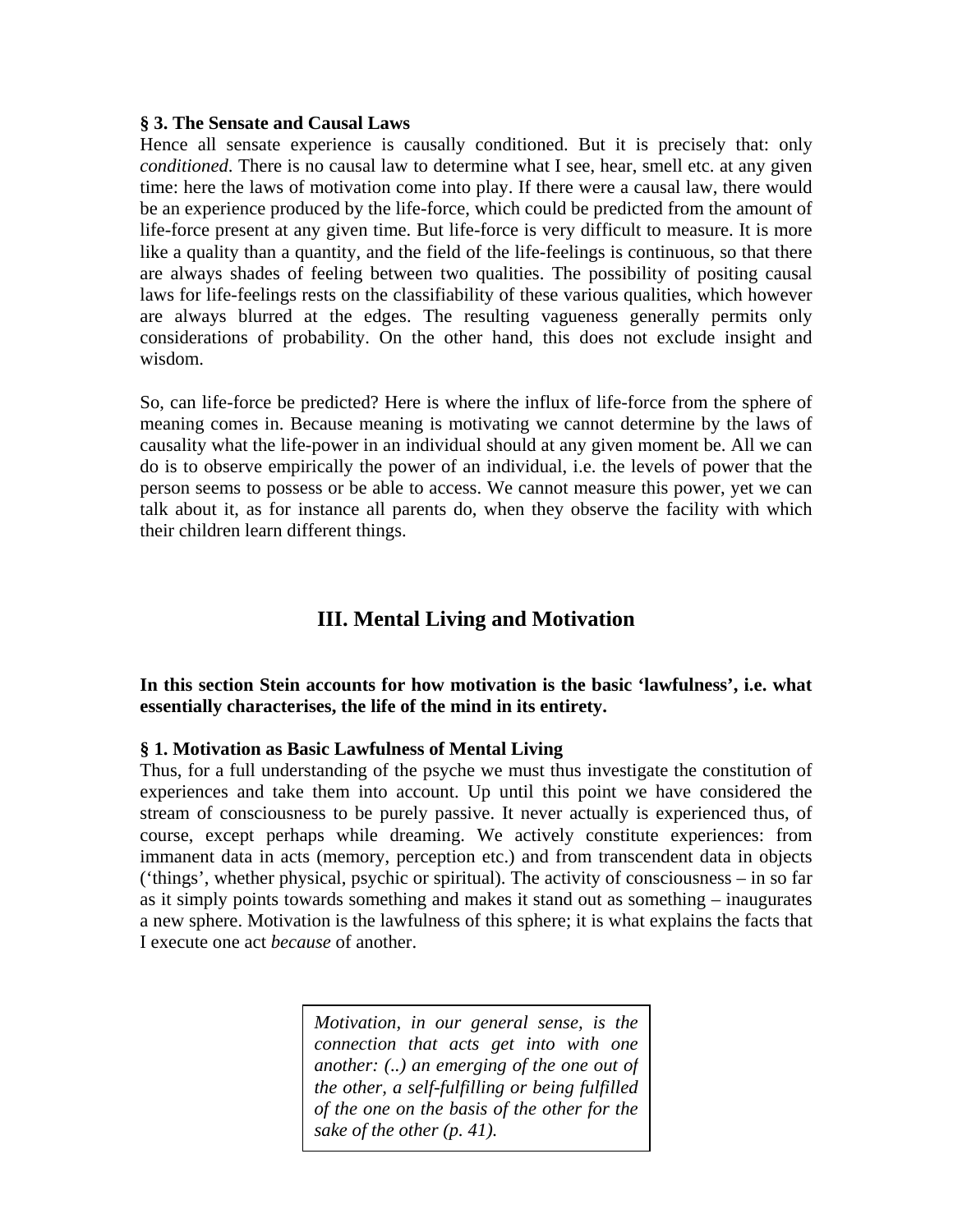Motivation may be implicit or explicit. Stein also uses the words 'conscious' and 'latent' (not 'unconscious'), because what is implicit can be made conscious, and is effective in consciousness. Motivation encompasses apprehension of a thing, in so far as such apprehension is motivated by sensory data. In general, perception motivates apperception, which again motivates synthesis, in turn motivating perception, so that something analogous to the hermeneutic circle applies to perception as such. The object perceived rationally requires a certain perception, and hence rationality is the inherent standard of objectivity.

Perception  $\epsilon$  Synthesis Apperception へっ

That there are rationally required responses to motivants of various kinds means that the subject can gain insight by explication of the rationality of motivation. This is true not only for theoretical acts, but also for practical acts.

> *Within the sense of anything recognised as valuable, there inheres the notion that it simultaneously confronts you as something that ought to be. From that, the norm is to be inferred, that whoever brings a value to givenness (along with its non-existence and the possibility of materialisation) should set himself the goal of its realisation (p. 43).*

That the meaning of the act is, properly speaking, the motive does not mean that the act in which the motive is perceived plays no role at all in motivation. It is only because the act is carried out, that the content is brought to givenness for consciousness. The acts bringing the motive to givenness are called *motivants* by Stein, and the motivated acts *motivata*. Sometimes the motive does not logically require a response, as in logical motivation, but instead opens up for a variety of motivata, which can be *understood* on the grounds of the motive. If the motive does not motivate understandable motivata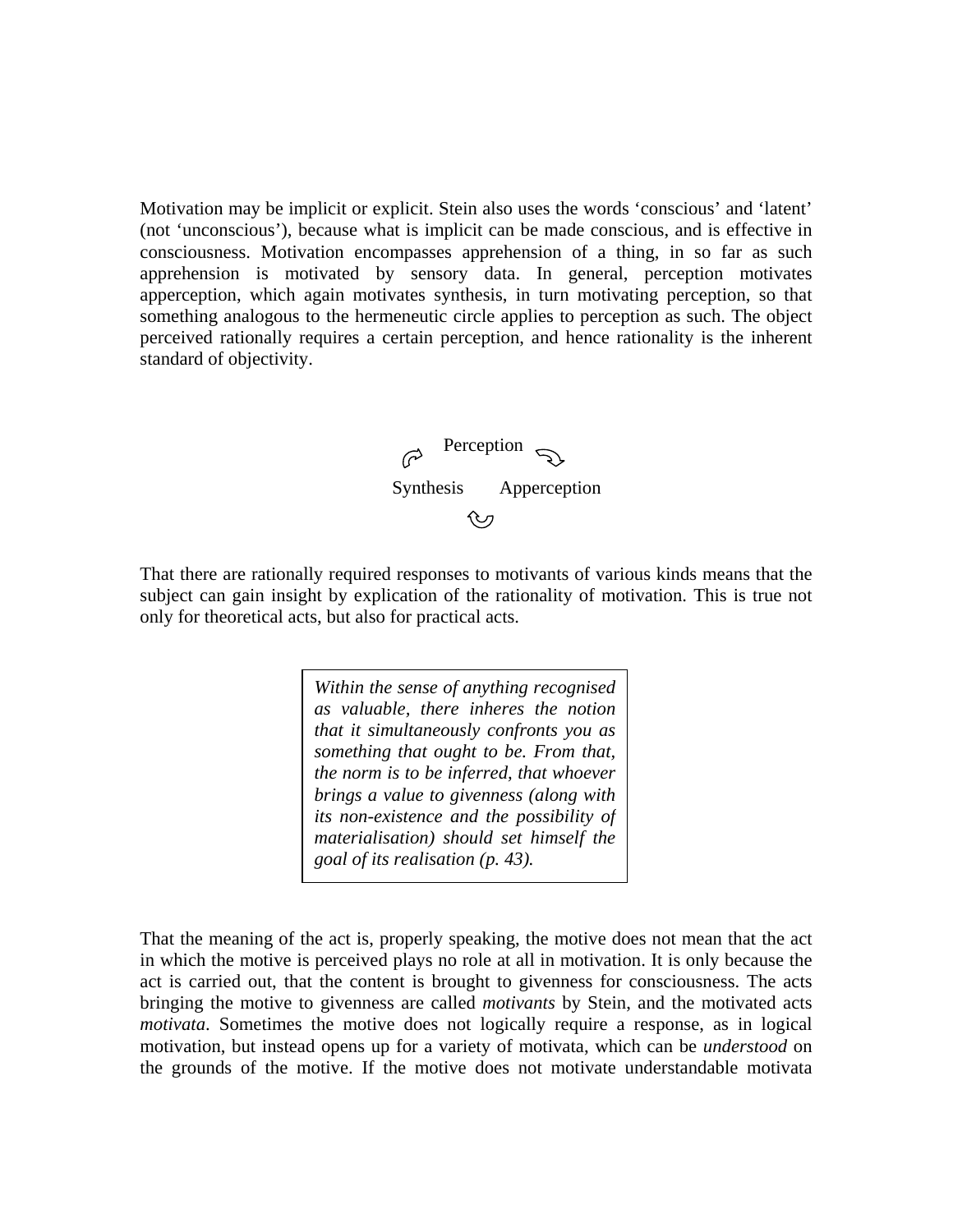(perceptions, attitudes, acts, etc.) then the person experiencing them is experienced as being deranged.

Because the object transcends the stream (in so far as it is what the act grasps after, in the current in front of it, so to speak), there is no continuous field of acts in the current (as there are continuous fields of tones or colours). Because of the unity of the current, however, there being no act does not mean that there is no experience. But when there are acts, the unities constituted by the going forth of motivation remain complexes swallowed up by the stream, and they can be recalled as such. This allows me to analyse them in their complexity. Understanding, therefore, is re-enacting the motivational complex, having the whole complex and its truth in front of me. Whereas re-enactment of motivation makes sense, the re-enactment of the causal influences in the current is pointless; causal connections as such defy *understanding,* even though they can be explained.

#### **§ 2. Motivation in the Realm of Paying Attention**

The freedom of paying attention relies on its motivatedness. Hence awareness as such is motivated, even if it must be conceded that experience (but not its constitution) can be inflicted.

#### **§ 3. Attitudes: Their Adoption and Denial**

The freedom of adopting an attitude likewise relies on its motivatedness. This means that the hermeneutic circle is operative at all levels of consciousness:

| Perception motivates attention                    |                                        |
|---------------------------------------------------|----------------------------------------|
| Attention motivates cognisance                    |                                        |
| Cognisance motivates judgement                    | Below the level of intentional willing |
| Judgement motivates acceptance/rejection          | Above the level of intentional willing |
| Acceptance/rejection motivates attitude (implicit |                                        |
| adoption of <b>values</b> )                       |                                        |
| Attitude motivates action                         |                                        |

Attitudes befall me, yet I can take a stance in regard to them. I can 'neutralise' them, by a judgement to the effect that they are unfounded. Such adoption or denial of an attitude may be part of the attitude, but it may also be the object of a separate act. This is because adoption and denial of attitudes have their motives, just as attitudes do. These are the values.

#### **§ 4. Free Acts**

Values are freely chosen, even if not always explicitly. They are so, precisely because they are implicit in the adoption or rejection of attitudes experienced. The adoption or denial of attitudes is executed as experiences in their own right, where the ego is 'boss' of its own experiences. Such acts are experienced when the whole thrust of the act comes out of the ego. These acts of will are, in terms of energy consumption, the most costly acts.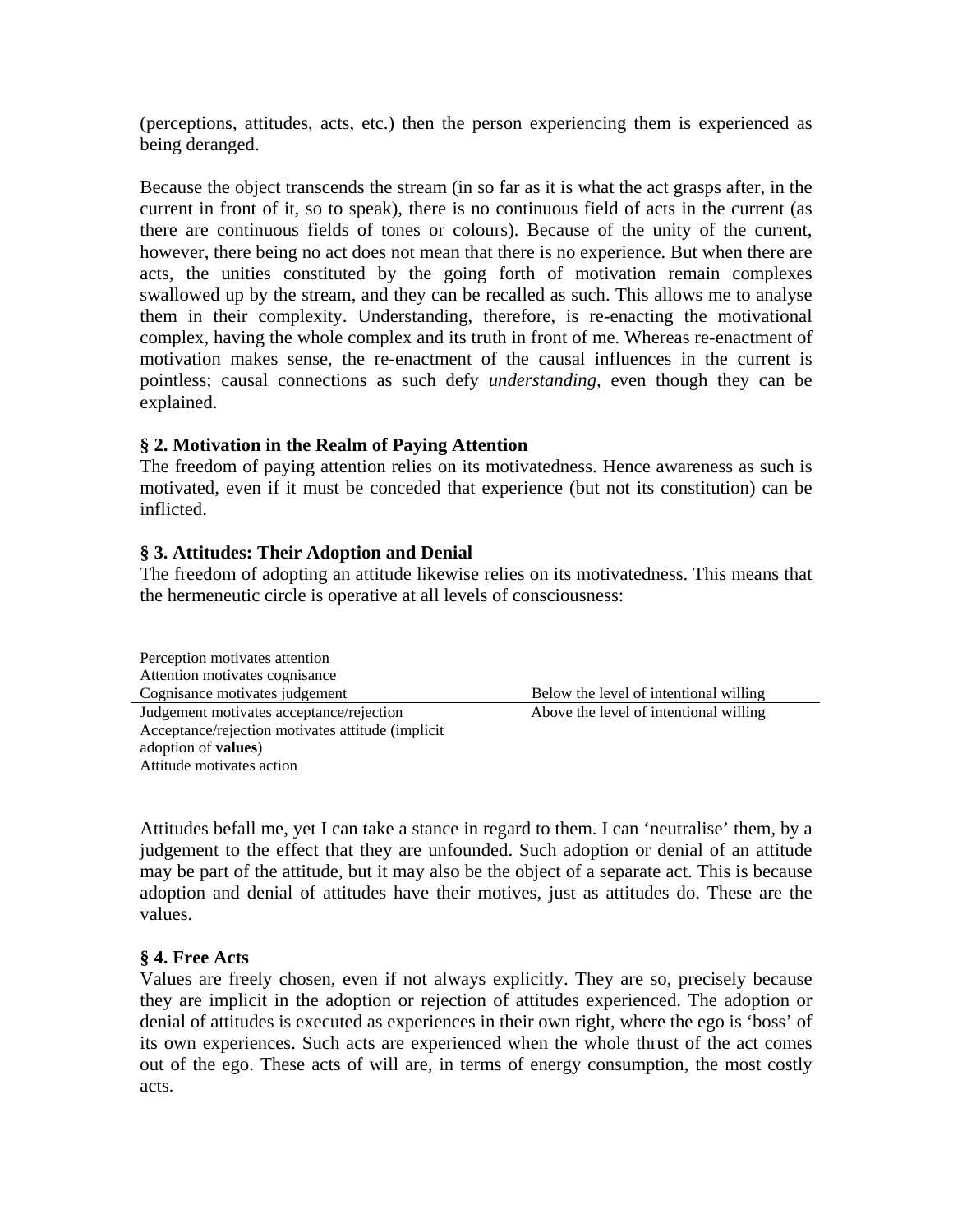## **IV. Impulse and Inclination**

#### **In this section Stein discusses the relationship between motivation and causality in the concrete experiences of inclination and impulse.**

#### **§ 1. Inclinations and Attitudes**

Inclinations are like attitudes in that they happen to  $us$  – they are not free acts. Inclination cannot, in other words, be executed; it can only be awakened. It does not necessarily lead to a doing; if I accept an inclination, it merely takes hold of me (like an attitude). Again, like attitudes, the inclination is objectively grounded, causally dependent, and dependent on the influence of the will. It is dependent on the will in three ways: I can withdraw attention from the object that grounds it, I can counteract the causal influences, or I can influence the causal factors themselves by the will.

#### **2. The Structuration of Impulses**

Inclinations are not always motivated; they may be caused. Such is, for example, the urge to get up and move after having remained seated for a long time, or the restless movements of the nervous person anxiously waiting. These we call impulses, and they are not dependent on having a conscious goal, nor are they felt as a striving. They cease when they find their fulfilment. If they did not, their intensity would quickly burn out the subject in which they inhere. Also: the subject can put a stop to their consumption of energy in a manner no longer explicable in terms of causality. The way in which impulses arise and are fulfilled or suspended lets us see the psyche as a reservoir of life-power that maintains itself relatively stable through influx and outflow of power.

## **3. Motivation of Inclining**

Inclining properly speaking, in contrast to impulse, is 'goal-conscious'. It arises in the life-sphere, but is directed by a conscious goal. This makes it partly motivated, even if its form of release is the same as with the impulse. It is unlike willing in that it is not entirely or purely motivated.

#### **4. Inclining and Willing**

Willing includes not only a goal-consciousness, as in the case of inclination, but also an orientation towards one's own doing. Hence inclining can be directed towards many things that cannot be rationally willed: attitudes and feelings, for example, which precisely are not one's own doing.

## **V. The Intermeshing of Causality and Motivation**

**In this section Stein establishes how mental life feeds into psychic life, and how sentient causality supports mental life in a sentient person.** 

**§ 1. Causal Conditionality of Acts**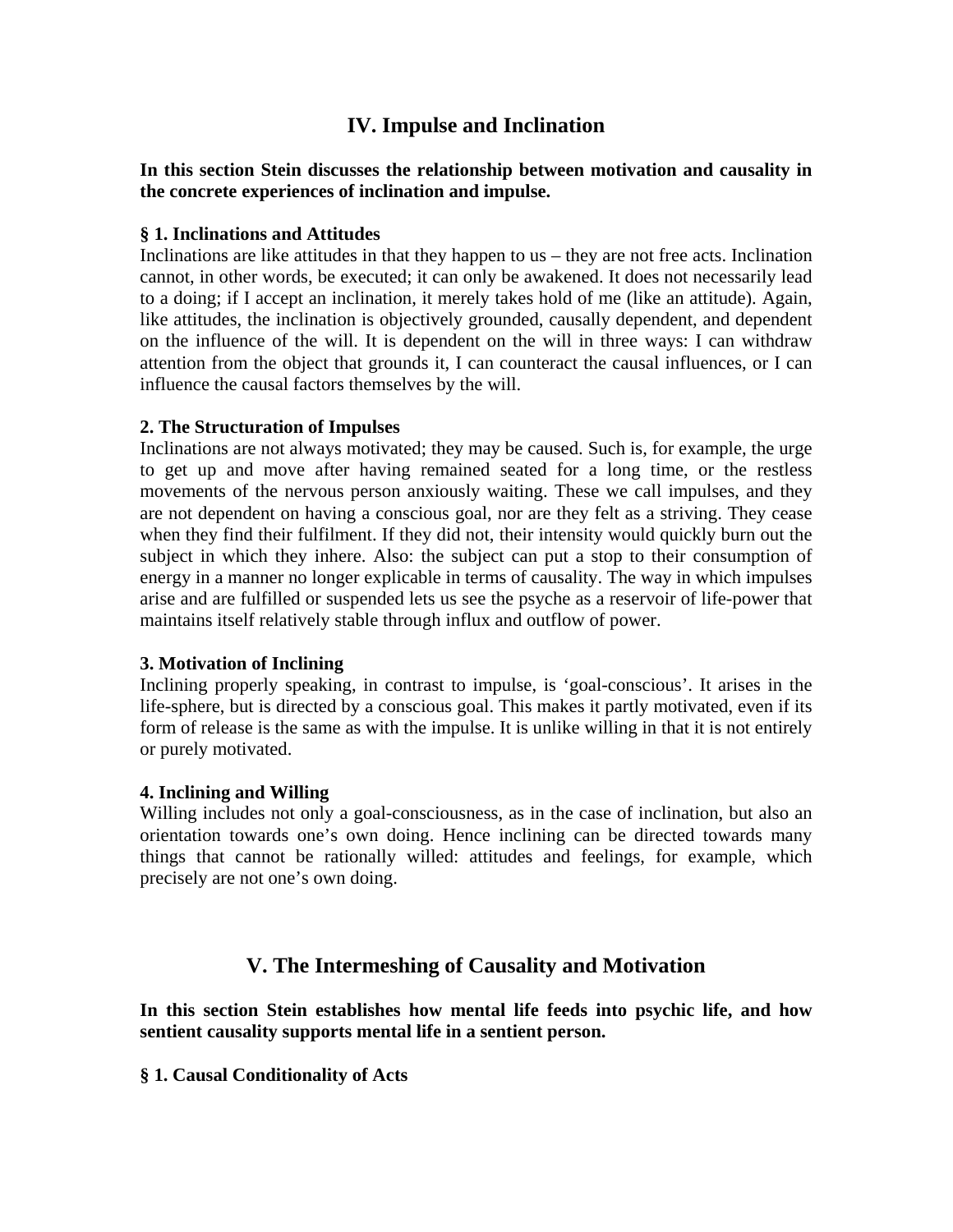For there to be any acts, i.e. for there to be any egoic activity within the sphere of mental life that we experience (as distinct from imagine), a certain amount of life-power is required. This is true with modification even for the personality that is not causally determined (i.e. the pure spirit) – its power, however, will stem exclusively from itself, i.e., from its will, and hence it will not be strictly speaking 'life-power' but more precisely will-power.

#### **§ 2. Influencing of the Sensate Mechanism by the Contents of Experience**

Acts in which 'matters are given' do not generally consume life-power in a perceptible way. They depend on the level of life-power available at any given moment, but do not either contribute to or draw upon life-power. However, emotions, relating to the same things (perceived, remembered or whatever) as valuable (having a positive or negative value), induce fluctuations in life-power that can be immediately sensed. The egoic contents of these emotions contribute to the streaming of life-power, either by drawing on it or by enlivening it. The emotion itself is motivated by the value in question, and it is rationally motivated in so far as it corresponds to this value in all its dimensions. But the way this value as felt impacts on the psyche is causal – the enlivening or the depressing character of the feeling is causal in nature. Again, we can turn our attention away from the value, influence the causal factors (by medication, e.g.), and by will-power counteract the causal factors themselves. Delight, love and pleasure have an enlivening effect on the life current, whereas fear, anxiety, and sorrow have a depressing effect.

#### **§ 3. The Co-operation of Causality and Motivation: Sensate and Mental Life Power**

The relation between psychic and mental life-power is more or less like the relation between a car's battery and its engine. It is a prerequisite for mental activity that some amount of psychic energy is available, (and to the extent that it is, it also 'recharges the batteries'). However, mental life-power introduces a new level of power transcending that of psychic life, as it can import energy from the outside world in an 'objective' manner – i.e. through its awareness of objects (of value). This new level empowers the person to achieve things entirely beyond the realm of sentience. However, the spending of mental energy implies the spending of psychic life-power. Whenever mental energy is spent on something, less psychic energy is available for something else. Mental energy, in fact, is much less limited than psychic life-power. It is the psychic life-power that sets a limit on the expenditure of mental energy, but mental energy can also be used in the good administration of psychic life-power, so that its capability of supporting mental expenditure is maximised.

The replenishment of energy can thus come both from the life-sphere and from the mental sphere. Rest in the life-sphere includes the taking of food and drink and sleep, rest in the mental sphere is the confidence of someone trusting in God. Similarly such trust could also conceivably have the goodness and the meaningfulness of the world as its object.

#### **§ 4. Causality and the Efficacy of Will**

Willing consumes the highest amount of psychic life-power among the mental activities of living beings. It is also, however, capable of supplying energy out of itself – not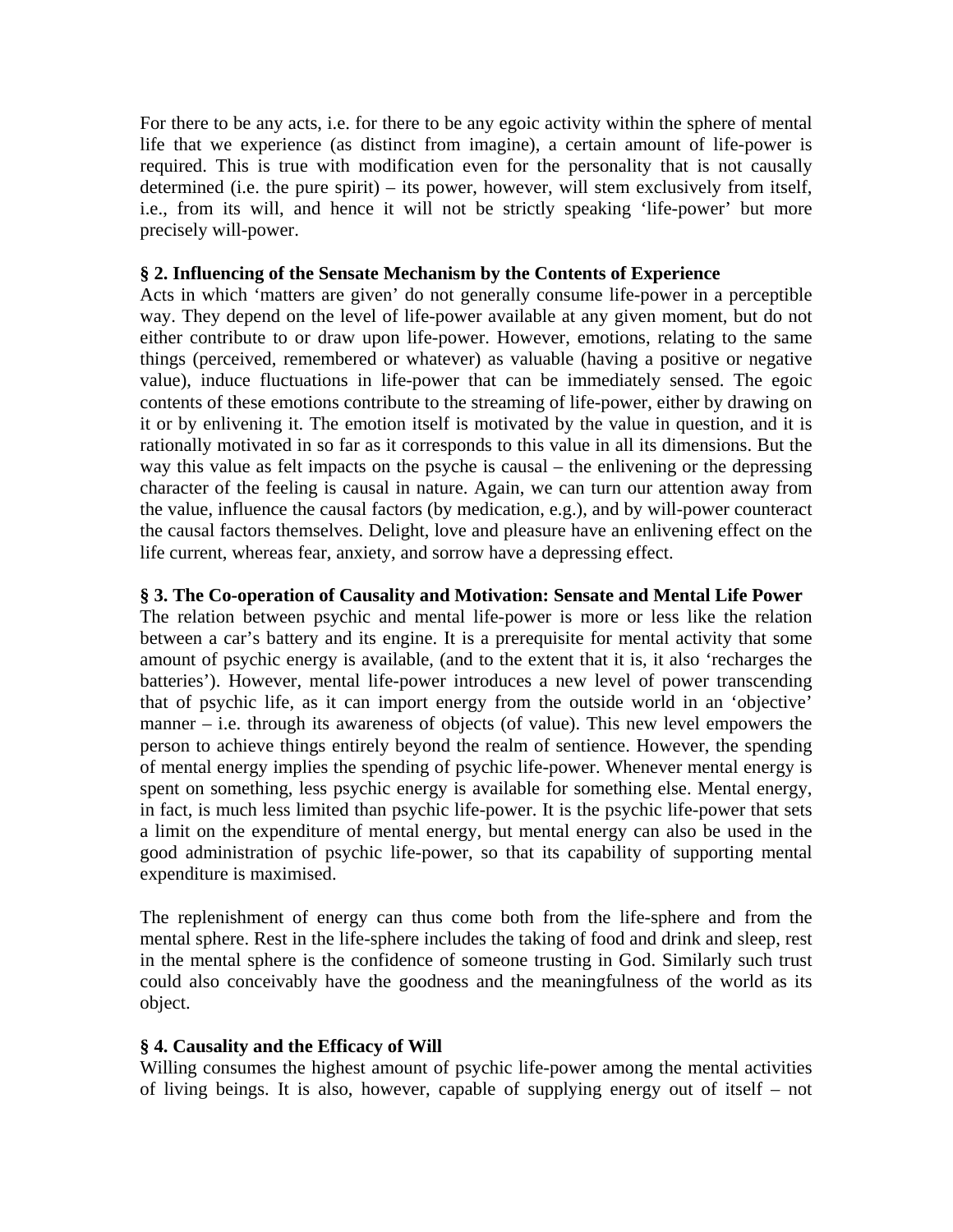psychic life-power, of course, but mental energy from willpower, which in times of need may stand in for psychic life-power. It may stand in also for the resolve or the impulse power inherent in motivation, but it cannot *produce* psychic life-power. You can will an attitude: you cannot will an inclination.

#### **§ 5. The Problem of Determination**

The causal conditionedness of psychic states depends upon life-power. But to know how any conditioning would turn out in concrete circumstances, one would have to be able to foresee the mode of energy in every concrete moment leading up to it. This is not practicable. What is practicable is to foresee what a person is capable of doing (within the limits of plausibility), from the structure of his or her personality and the circumstances under which he or she is made to act.

(For a discussion of Stein's argument with Hume, which frames her discussion of psychic causality, see Sawicki, Marianne: "The Defeat of Hume's Association Theory in Edith Stein's Psychology", a paper presented to the Eighteenth Annual Symposium of the Simon Silverman phenomenology center, Duquesne University, March 10 – 11, 2000.<http://mysite.verizon.net/vze3cjre/esonhume.html>)

#### **Conclusion**

Those who do not properly distinguish between psychic causality and physical causality, on the one hand, and between psychic causality and motivation, on the other, will not be able to focus properly the subject of psychology. The subject of psychology being psychic causality, this must, in order not to be reduced to something foreign to itself, be investigated in its complex relationships with physical causality and motivation, as much of its functioning cannot be detached in practice from these networks. What has thus been accomplished in the *First Treatise* is a determination of the subject of psychology in terms of which reductionist approaches can be understood for what they are, and according to which the science of psychology can find coherence.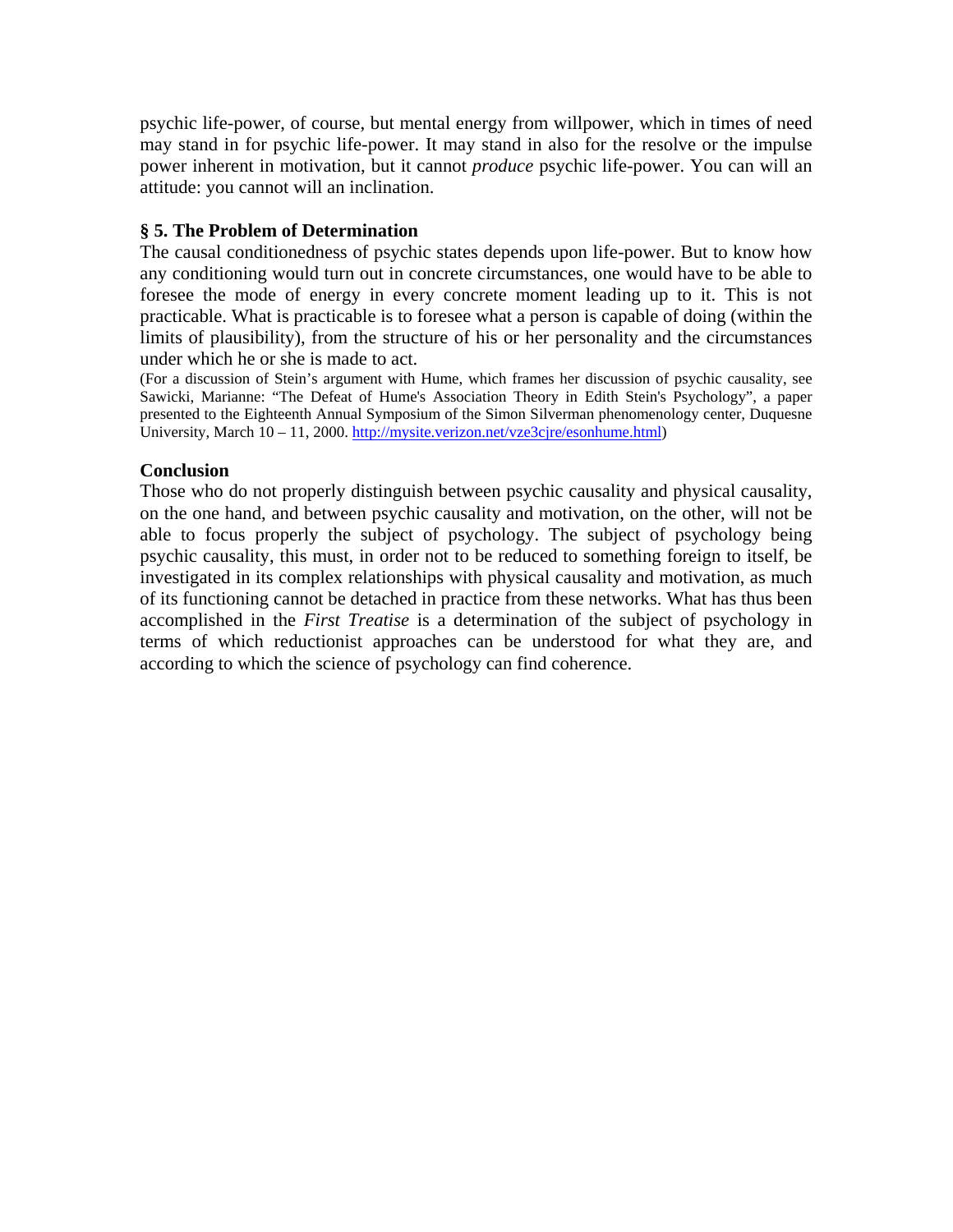# *Second Treatise: Individual and Community*

In this Second Treatise, Stein attempts to delimit the proper subject of the Humanities, in the same way as she delimited the subject of Psychology in the First Treatise. This can only be done by grasping in its complexity the idea of communal experience, which is what all the disciplines of the humanities are dealing with: sociology, history, anthropology, law, politics etc. These all have in common that they concern themselves with shared experiences and their correlates, social realities. This is why Stein first investigates the subjective side of this correlation, i.e. the experienced experience, and secondly the objectification resulting from this experience of various groups and communities. Generally we talk in objective terms, and overlook the phenomenological basis for such objectification. Here this basis is worked out in great detail, to reveal as part of our experience the experiences that serve as a foundation for communal experiences and hence for our understanding of community as such.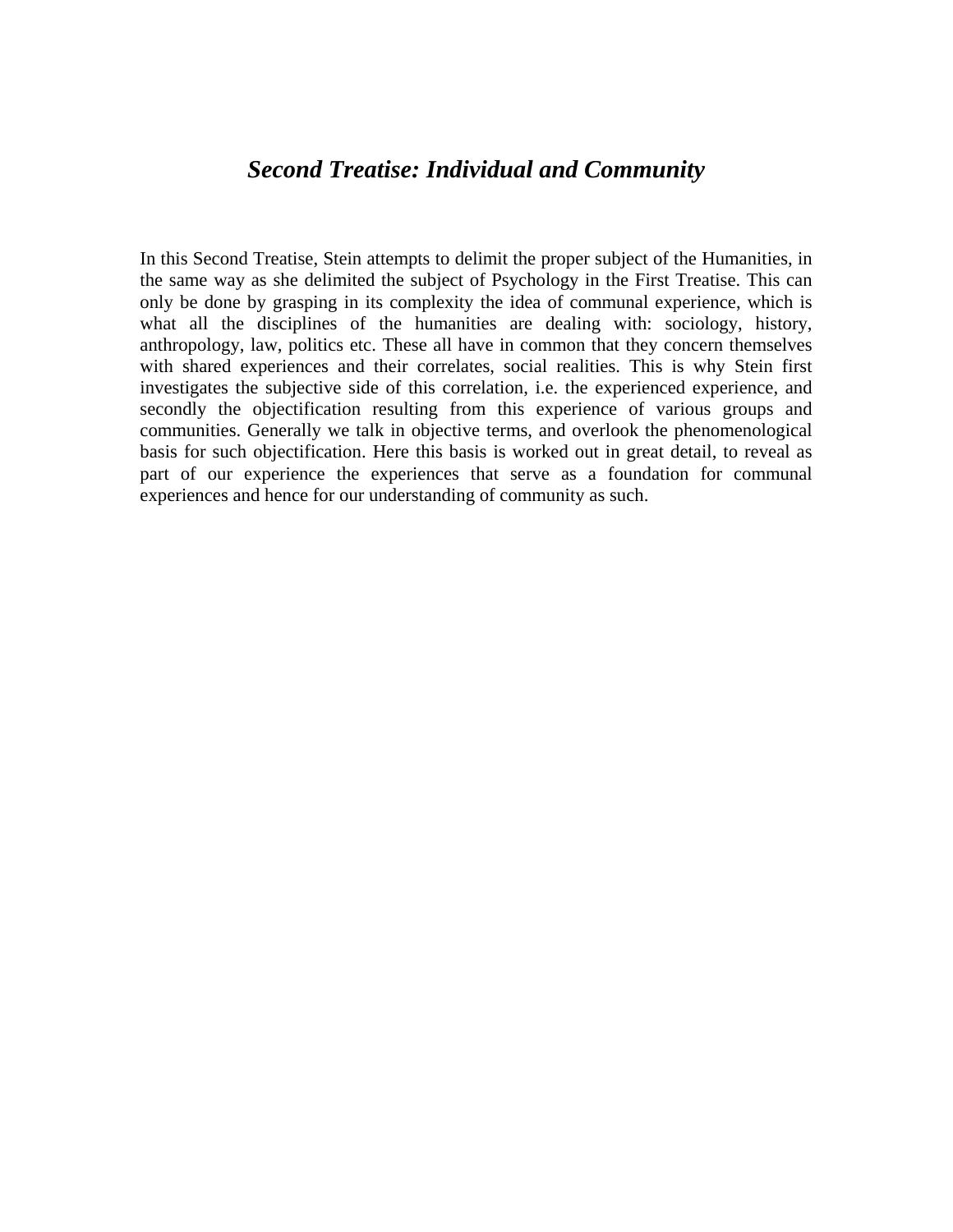#### **Introduction**

We have seen that psychic occurrence is not self-contained. It cannot be explained without recourse to the way in which it is influenced from 'without', from the natural world (as investigated in the *First Treatise*), and from the sphere of meaning giving rise to the social network (as investigated in the present treatise). This social network is structured around two forms of communality: community (in which subjects are united organically, taking each other as subjects) and society (in which subjects are together for rational reasons, a union which is mechanical and in which subjects take each other as objects). These two modes are often blended and they are also mixed with natural togetherness (which lies on the border between causality and communality), expressing itself in the phenomenon of contagion.

Stein divides the treatise into two parts. One is concerned with the *current of the community*, which investigates how communal experience appears (to us, in our experience). The other is concerned with *community as a reality*, in which the various forms of community known from within communal experience are identified and analysed.

## **I. The Experiential Current of the Community**

#### **In this section Stein investigates the structuration of the experiential current of the community, and compares individual experience with communal experience.**

#### **§ 1. The Composition of Communal Experiences**

The pure ego has a unity that cannot be found in the subject of communal experiences. However, these are similar and different in 3 regards: (1) according to the subject of the experiencing; (2) according to the experience; and (3) according to the kind of current the experiencing forms. The subject experiencing communally is 'we' whereas it is the 'I' in experience simply. The experience differs in three respects: in relation to the *content*, the *experiencing,* and the *consciousness* of experiencing. In relation to the content, there is a distinction between that which the individual experiences *as* a member of the community, and that which he or she experiences as him- or herself. Communal experience has content. In relation to the experiencing, we must distinguish between private experiential colourings and an experiencing which is not private. There is such a thing as communal experiencing. In relation to the consciousness of experiencing, however, we cannot say that such exists at the communal level. The consciousness of the community's experiencing belongs only to individuals, whether within or outside the experiencing community.

An example that might help us to understand and test Stein's ideas is that of the Irish relationship with the British. Here the content experienced is *who the British are*, experienced in various ways by various individuals, but coalescing into a tapestry of the *Irish attitude*. The experiencing of this communal experience is distinct in each member of the community and may even be observed from the outside by means of empathy, but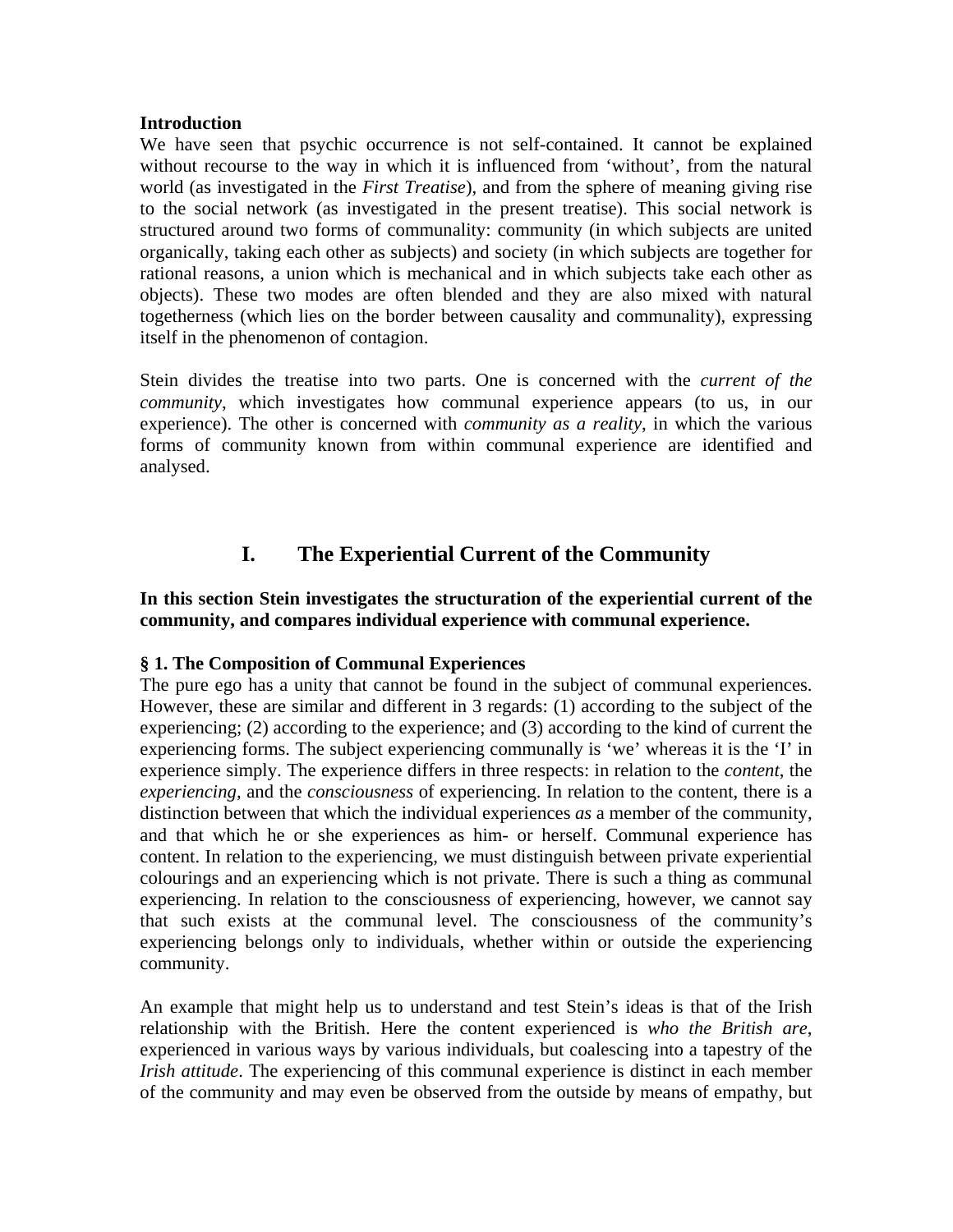it still has an identity without which it would not make sense to talk about '*the Irish attitude to the British'*. However, the consciousness of this experience lives in the individuals: there is no super-individual consciousness apart from the consciousness of individuals, even as these experience communal experience to be *matrix, guide* and *binding*.

The kind of current we can talk about for communal experiences is therefore different from that of the individual ego, as the experiences combine in the latter because they radiate from a single centre of consciousness. Even so, communal experiences do combine into a unity, which may be called the current of the community. It should not be forgotten, however, that

> *the relationship of the communal experience to the individual experience is constitution, not summation* (p. 144).

This means that just as the individual constitutes experience to be what it is, communal experience likewise constitutes what this experience is. Hence the sense we have of communal experience's being normative. We experience what can be experienced, and we know what can be experienced from our experience of communal experience. The unity into which communal experiences coalesce is structured by motivational complexes and conditioned by physical circumstances. It is studied by the Humanities in various ways.

## **§ 2. Components of the Experiential Current**

Only some components of the individual current coalesce to build up the communal current.

- a) Sheer sensuality or sensory intuition cannot build up communal experience. This means that the community as such has no sensuality, even if its members have. "There are no sensory experiences among the communal experiences" (p. 146). However, experiences in which sensuality forms the material may combine to form the current, but then only because of their meaning. This is also why imagination may build up the communal current, in so far as we can distinguish between fantasy intuition (which is private) and fantasy intention (which is publicly accessible).
- b) Categorical acts, founded as they mostly are on sensory intuitions, are not, however, reducible to the latter. Their meaning may build up the communal current, in so far as they can be shared and hence be the object of super-individual experiences. What pertains to the individual experiencing and what pertains to the meaningful core of the experience can only be judged in the concrete case.
- c) Affective acts are founded experiences; they are 'reactions' to information having sensuality as their matter. They have egoic and extra-egoic components, the egoic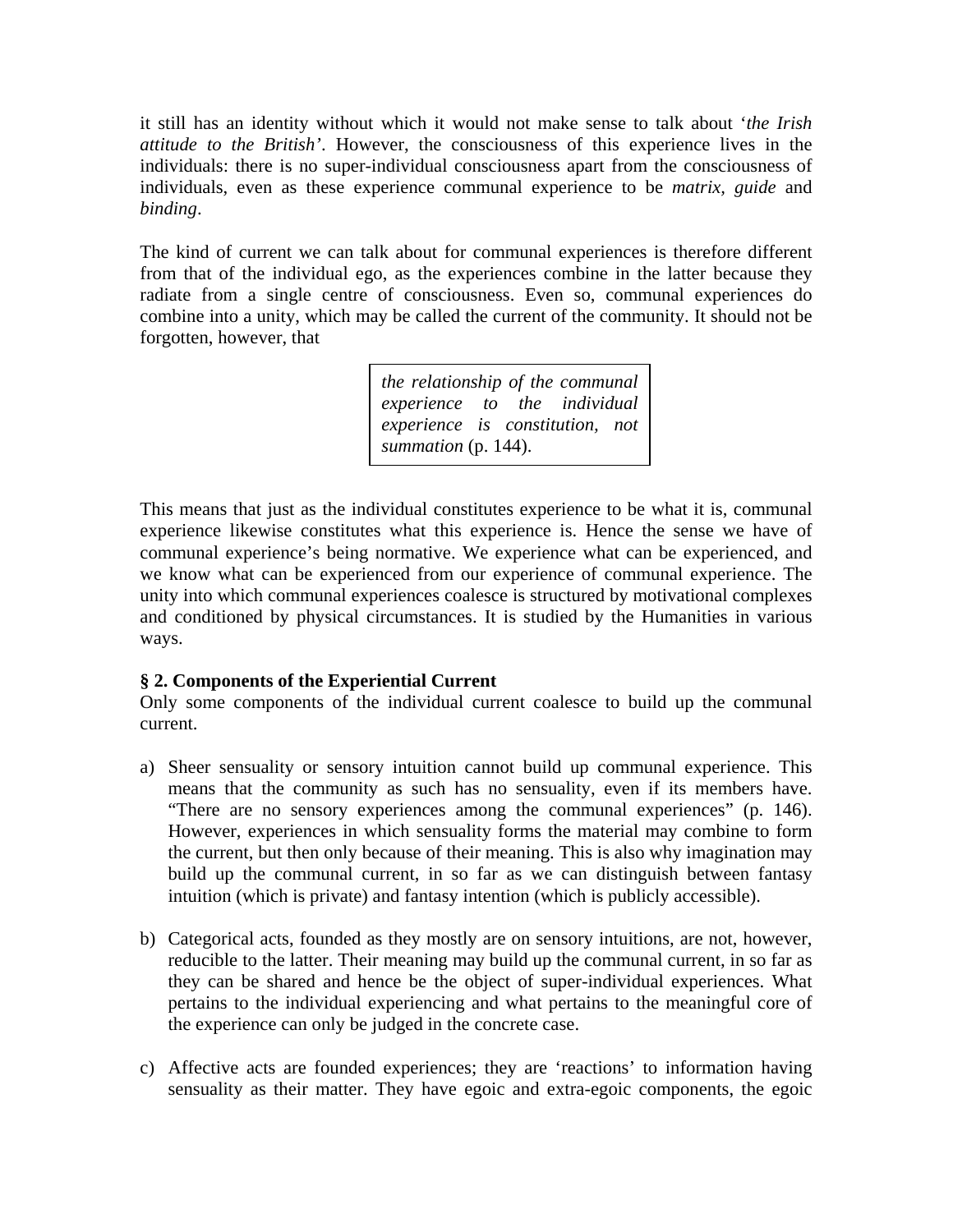ones making objective sense in terms of values felt. This sense can be shared, and that is why it gives rise to a deeper kind of agreement, as what is shared is egoic contents. The structure of the ego therefore also structures the value-world – the individual's value world as well as the various collective value worlds. The ideal value hierarchy is the value hierarchy corresponding to the ideal ego.

d) The confluence of the communal experiences into super-individual experiential currents occurs around meaning, and as there may be different meanings so there may be different communal streams. The subjects of communal experience are in other words identified together with the experience. 'The Irish experience the British as...' says something about how the British are experienced, but it also identifies who the 'Irish' are (from the perspective of the one using the expression).

#### **§ 3. The Joining of the Experiences in the Current**

Experiences could connect, we saw, in the experiential current of the individual in four ways, which we now will examine in order to establish which of them recur as joining experiences in the current of the community: association, motivation, causality and efficacy of will.

- a) Association could take various forms, we saw: it could be by contact, by sense (which really is a kind of motivation) and as real disposition of sentience. As the community has no unity comparable to the unity of the 'I', association by contact, i.e. by proximity in the current of consciousness, does not apply. Neither does sentience as a characteristic of one organism. This means that association plays no role in the constitution of the current of the community.
- b) Motivation, in contrast, plays an important role. Complexes of meaning may be realised by the individual as well as by the community – as meaning can be shared. What unifies the current of the community are those experiences that play a role in its growth, and what builds up common experience are motivational structures shared through communication.
- c) Causality underlies motivational structures in that energy is required to execute them. It is brought into play when sentient networks overlap or communicate. They overlap when I 'catch wind' of someone else's vigour by being connected directly to his power-circuit by means of his physical presence, without him being depleted of energy. This is what happens in sentient 'contagion'. But sentient networks also communicate when energy is held in common, so that a real community is formed when meaning is shared. Hence, causality does play a significant role in the constitution of the current of the community.

#### **Excursus on Sentient Contagion**

Sentient contagion can be observed in animals as well as in humans. It presupposes psyche and hence bodily awareness, but not the ability to compare impression and object (the foundation of rationality). Bodily awareness, or sheer sensory experience,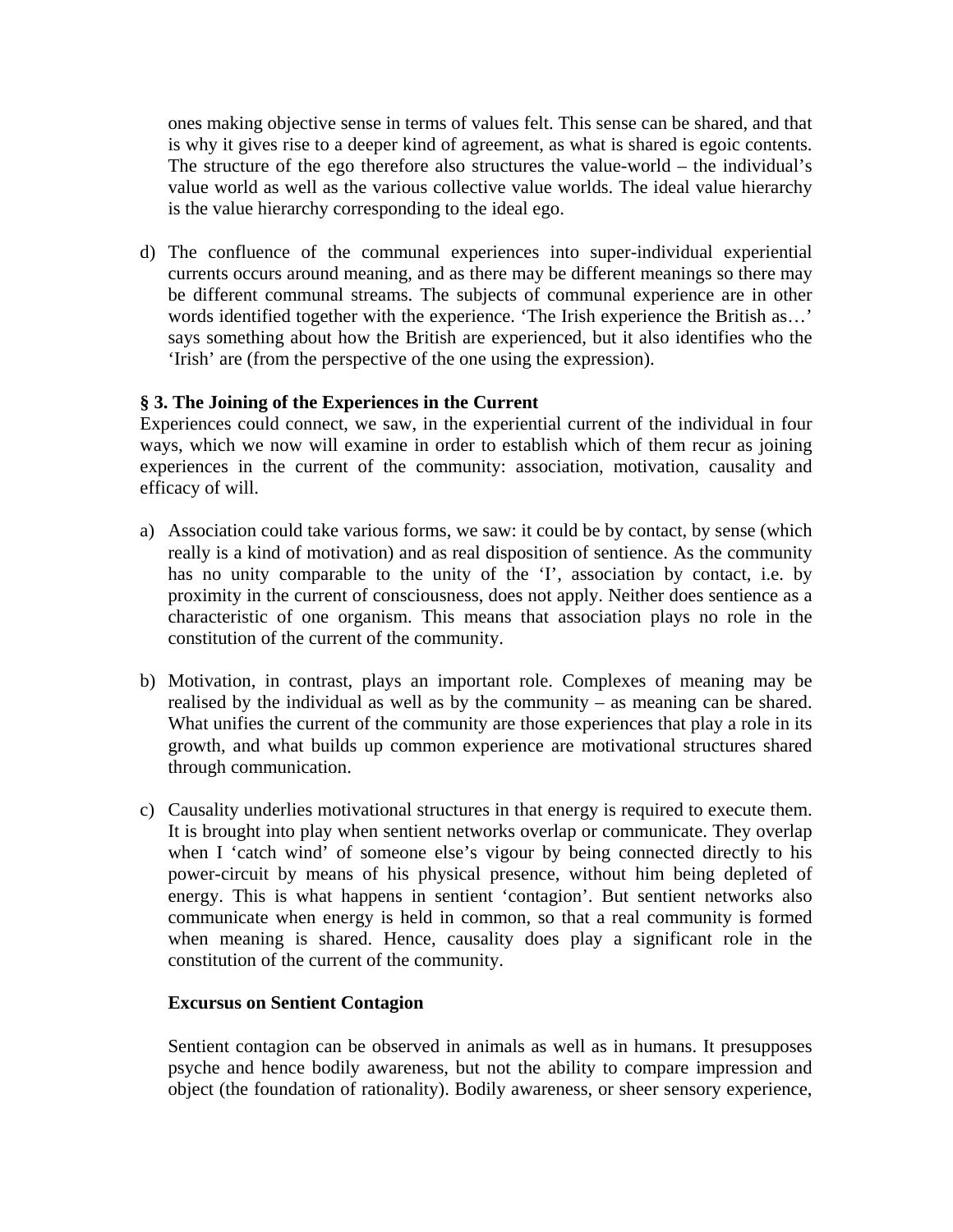enables one individual to react to another individual's 'body-language' without consciousness of such reaction. When birds flock or fish gather in a school, they imitate each other and hence obtain a super-individual co-ordination of behaviour. All spontaneous imitation illustrates this phenomenon, which is observable in humans as well (in yawning, for example, or in preconscious adoption of accents, etc.). Such imitation may be accompanied by understanding, even if that is not always the case. Understanding, of course, presupposes mental life.

d) Efficacy of will also connects experiences in the current of the community. Someone may be enabled to do something precisely because it has been ordered, and in a similar manner the community can undertake actions in common because someone takes decisions for it. However, Stein claims that the ultimate responsibility rests with the individual, because only *the individual person* is individual (i.e. simply one), incapable of internal faction forming, and hence only it is capable ultimately of producing out of itself and from within, the willpower which originates responsibility. Willpower, in other words, cannot *originate* outside individuals.

## **II. Community as a Reality: Its Ontic Composition**

## **§ 1. The Community as an Analog of an Individual Personality**

Having now gained an understanding of the analogy between the life of the individual and the life of the community, we can now proceed to compare the subjects of this life. We will do this in order to address the relationship between the individual and the community.

## **§ 2. The Community's Life-power and its Sources**

The individual psyche is made manifest by the way in which life-power structures experience and by the way it is experienced in consciousness.

- a) *Life-power as a property of community.* The same is the case for the community. Its life-power also manifests itself as structuring the experience of the community and as being experienced in the states of the community, as vigour or sluggishness, feverishness or depression.
- b) *The life-power of individuals as a source for the life-power of their community.* The life-power of the community depends on the life-power of its individuals – they contribute some part of their life-power to the life in common, in the measure that they live as members of the community.
- c) *Outsiders as power sources for the community: indirect impacts.* 'Outsiders', when they enter into contact with the community, also contribute to communal living in so far as communication as such is community. Even enemies contribute energy to one another, in so far as they are open to the influences emanating from each other.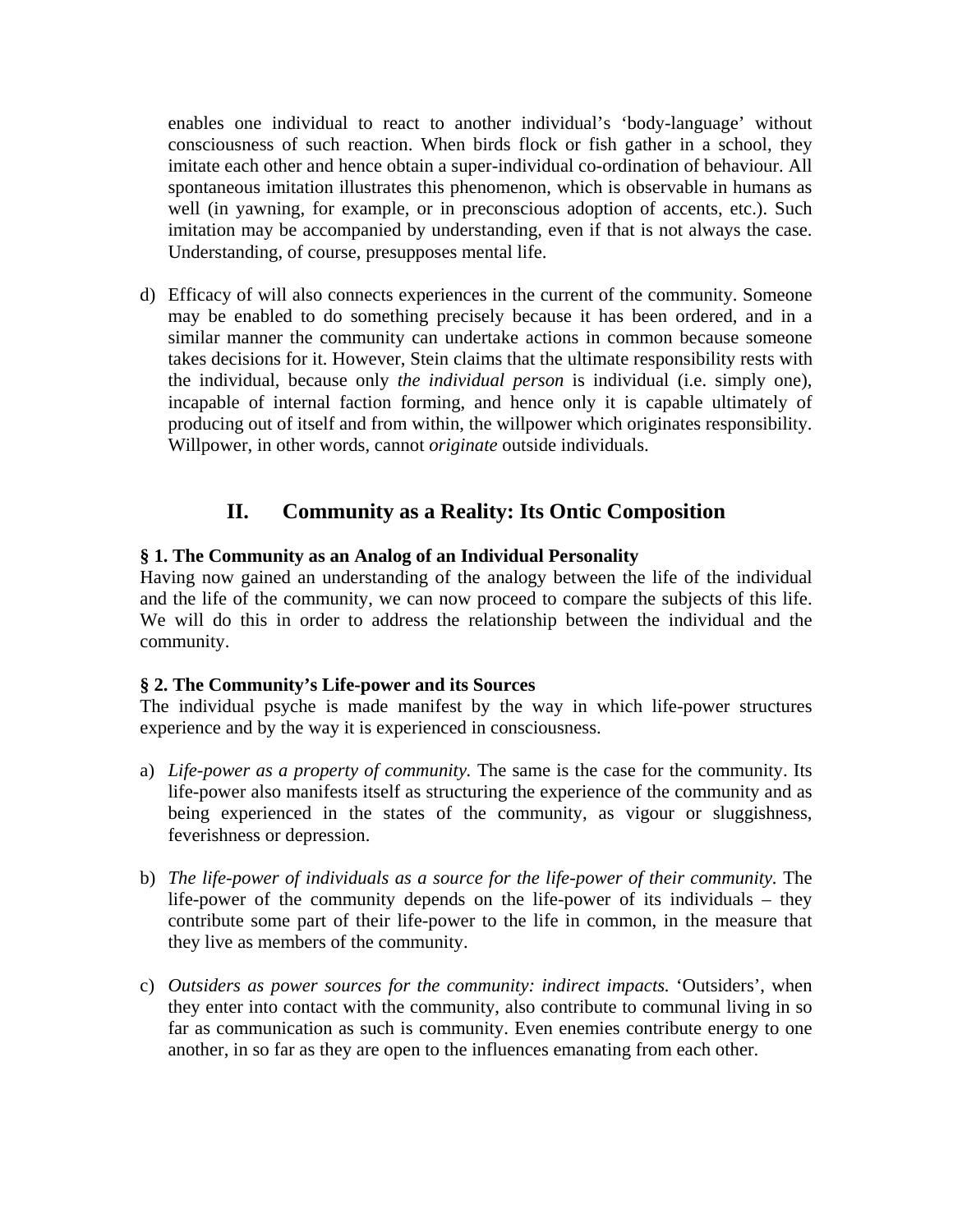- d) *The significance of social attitudes for the life-power of the community.* This illustrates how the attitudes of the members of a community towards each other are also of great importance for the flowing of the life of the community. Attitudes that attain to the core of the person (trust, gratitude, love, mistrust, and hatred) either affirm or negate the being of the person. Hence these attitudes either enable or disable the person's powers, and hence render that person capable or incapable of contributing power to the life of the community. Such mechanism also works between nations: the hatred of a 'neutral' country may more seriously disable the powers of another nation, than open hostility would do. The hatred, of course, affects the person or the community that hates even more deeply than it affects the person or the community hated.
- e) *Objective sources of life-power.* Besides these subjective sources of life-power (i.e. sources in individuals and communities) objective sources exist: these are the values. These concern the landscape, all physical conditions (which apart from providing material for creativity also have a mood attached to them), as well as everything meaningful (including the meaningless). Thus civilisations contain in their mental life sources of life-power in the form of art, literature, etc., which are objectively enlivening, both for themselves and also for other cultures that come into contact with them.

#### **§ 3. Sentient Abilities and the Community's Character**

The community is powered by life-power in the same manner as the psyche. This means that there is something in the community that can be compared to the psyche of the individual, but what exactly is it?

- a) *The absence of the lower sentient capabilities in the psyche of the community.* There are no sensory abilities in the psyche of the community, even if its psyche is of course founded upon individuals who have such abilities. A group of people is not as such blind, even though a group may consist of blind people.
- b) *Intellectual abilities.* It is much easier to talk about an intelligent family or about the French 'esprit'. This is because mental capacities are shared in a more radical way. We do in fact talk about 'French thought' or 'German thoroughness', and by these characterisations we mean to say something about the French or the German psyche.
- c) *The specific character properties, "soul" and "core" of person.* Value response is the most natural behaviour of the individual person; the person is a value-tropic being. Its individuality, the center of and subject for mental activity, is the soul, and it has various depths because of its relationship with the person. The person's choice of values incarnates in the soul as depth. Neither the person nor the soul, however, has any proper development as such. A person's character may mature, and the soul may ripen, but this doesn't happen through its own doing, but rather by an 'otherworldly' power, corresponding to an awakening of the soul to its own depths. There is also such a thing as soul-less behaviour, where the kindness that is a static quality of the soul shrivels up, perhaps due to a stroke of fate. This shows that it is the person that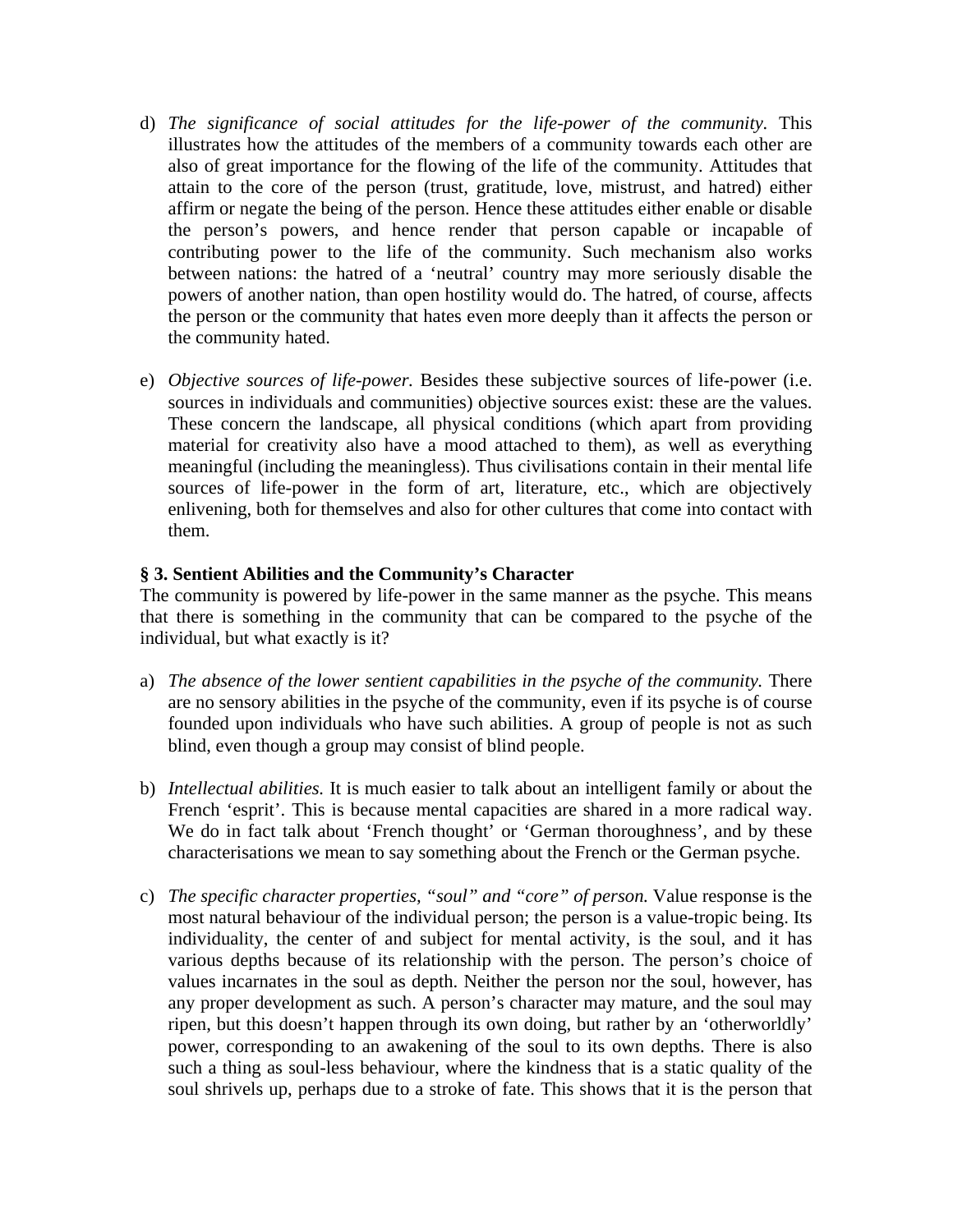has a soul, a body and mind – so that the soul grows out of the core of the person, and is built into the core of the person, so that the soul accounts for personal depth and structure. However, it is the person who is the ultimate subject. Given that we can talk about character properties of a community, the question is whether we can talk about the soul of a community.

#### **4. The Fundamental Relationship of Individual and Community**

Which constituents of the individual personality allow for the formation of community?

- a) *Commonality of experiential structuration as a basis of social unions.* In the first place commonality of experience allow for the formation of community. It makes for an open plurality of individuals, where people are linked because their personalities are isomorphic. They share values (as their experience is structured alike) and hence are alike. But they do not constitute a higher-order personality, because they do not, simply due to their isomorphy, necessarily lead a life in common.
- b) *Individual and mass: "mass contagion".* In the second place super-individual sentient networks contribute to the formation of community. They make it possible for one individual to infect another by transfer of energy, conviction and even 'ideas', but the energy flowing is weak as it is not supplied by any objectivity, but is only a likeness induced by contact. Animals flock together in this way, but what is formed is not a super-individual personality, with a single life and a specific character: the mass remains a 'heap' of individuals without an internal principle of organisation, until or unless a leader or leaders emerge, together with stratification usually. When ideas are taken over by contagion, this happens by suggestion. A conviction is induced – perhaps because the subject is 'in need of conviction' – and the greater the power that follows from the induction the livelier the conviction will be. The propagation of ideas in a mass is therefore more properly expressed as the propagation of conviction. And the credulity due to a need for being convinced of *something* (anything) may even be constitutive of a mass. Convictions of values or states of affairs induced in this manner do not make the mass into a community: mass action continues to be a managed action, not an action in common.
- c) *Individual and association.* In the third place the ability to act purposefully contributes to the formation of community. Associations are formed when individuals join together for the sake of attaining a particular purpose. Associations do not originate, therefore, in the distinctiveness of individuals (as communities do); they originate in the institution of the machinery of the association. Thus there is a kind of timelessness to the association, as well as fixed roles that can be carried out by a number of different individuals of the requisite type. An association acts like an individual in the service of its purpose, and though it is relatively independent of its members it is nevertheless dependent on community to function properly.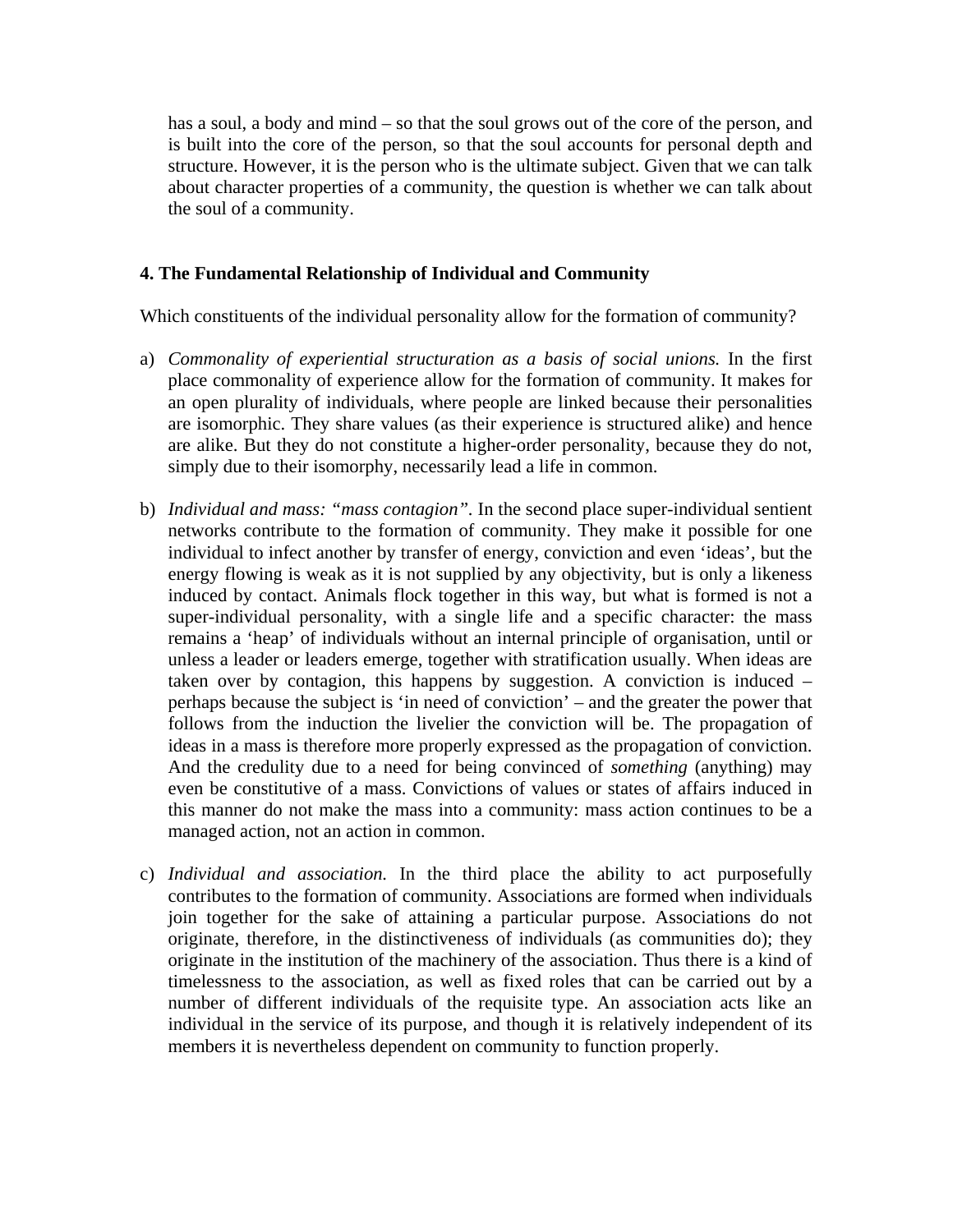d) *Individual and community.* In the fourth place the soul as subject for value-response and mental life reaches out beyond the individual to allow for community formation. It does so in the following ways:

*aa) Organic nature of the community.* It is because of its 'soul-likeness' that the community grows like an organism and cannot be instituted like an association. The soul, in other words, allows for such communal growth. The community is alive in virtue of the life of the individual members, it is not brought into existence by an act of will, nor can it be maintained by such acts.

*bb) Character of the community and typical character of the community member*. It is also why the community has a character of its own, based on the character of the individuals, as in an association. But in so far as there is a community of life, the community also has a soul (i.e. a life-centre) which imparts its character to the community. There is no life-centre in the association: here the character is based exclusively on its structures and the character of its members. The association has no soul.

*cc) The genesis of community: Reciprocal dependence of individual and community.* Where community arises out of the common structuration of experience (i.e. around social types held in common), these personal unions become the 'environments' determining the development of the persons making them up. In them the social virtues (or vices) are developed, and hence they are valuable in themselves as they enable the soul to bloom.

*dd) Character, soul, and mind of the community.* Out of such communality the community character of the individual is also nourished. The more valuable he finds the community to which he belongs, the more he will treasure the character that makes him a member of this community. If individuals live with 'the soul open' to one another, then you can talk in turn about a soul of the community, and also of a 'mind', if the common experience allows for a common centre of experience. This again might be either at the expense of distinct personal centres or allowing for personal life apart from that of the community.

*ee) Various types of communities.* A collective person is the ideal community, in which all members take part with their entire soul as free and responsible persons. However, community can still exist even if not all members are free and responsible persons. Among higher animals community seems to exist, and also among children, because of lives being lived and co-lived understandingly. Hence if community does not necessarily presuppose freedom, it does presuppose originality (in the sense of a sense – or senses – of identity and similarity).

*ff) Representatives of types of community and carriers of communal life.* It is possible for some members of a community to be carriers of communal life to a greater or lesser extent. This depends on the degree to which the individual identifies with communal life.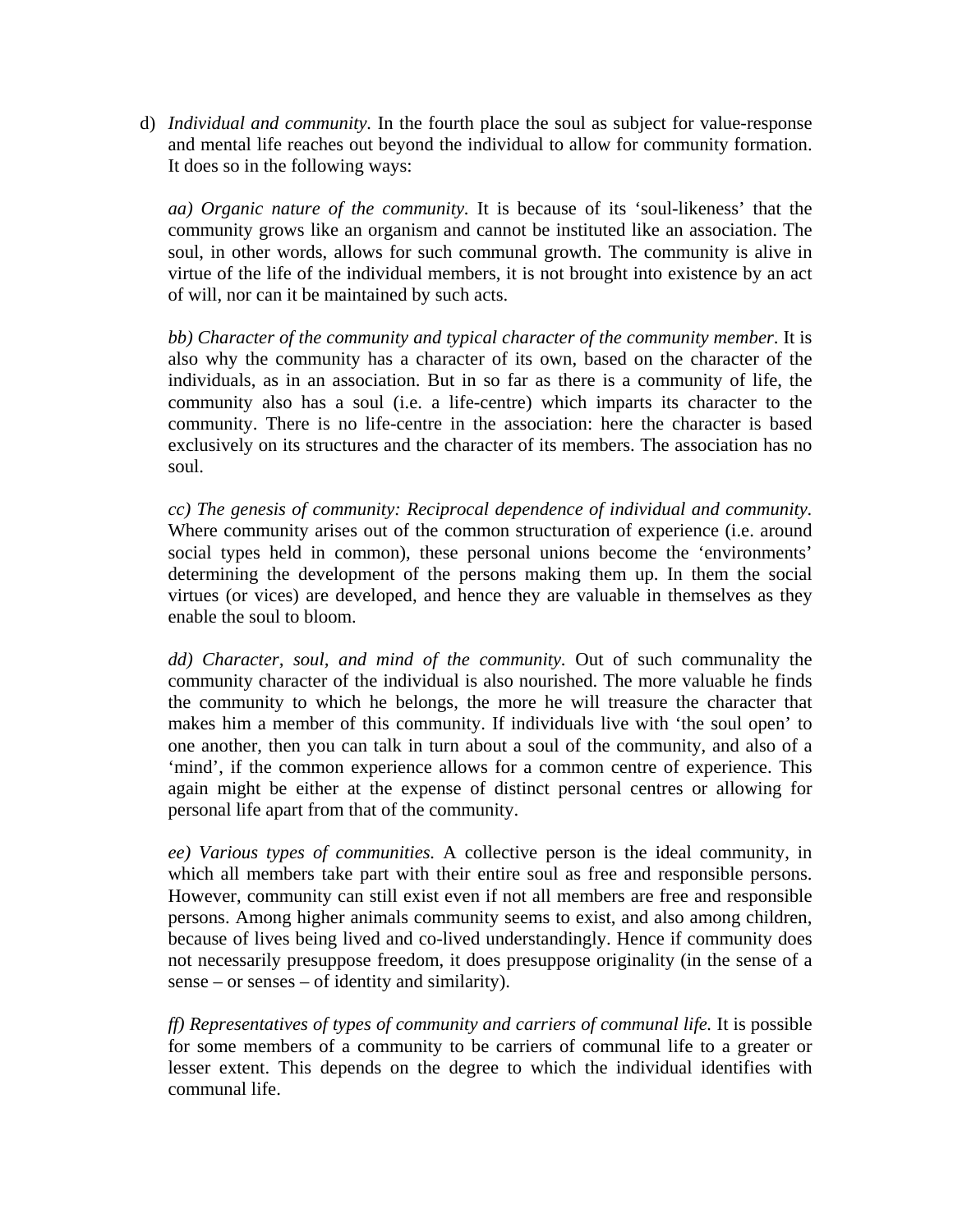- e) *Mixed modes of social unions.* In the fifth place the co-existence of will and soul in an individual reaches out beyond the individual to make for a mixture of forms of communality: communities may to a greater or lesser extent mix with association, and hence bear the mark of greater or lesser institutionalisation.
- f) *The social types.* Hence there are types of sociality corresponding to types of persons. The types of sociality in which I participate constitute another way of describing my character, in so far as the social types I come to take on, because of the roles I play in various institutional or communal settings, correspond to the personal type I am in virtue of these.

#### **Concluding Consideration: The Distinction in Principle between Sentient and Mental Being, Psychology and the Humanities**

What Stein has achieved, as the title of the concluding considerations indicates, is to distinguish the principles of psychology and the humanities. These are different: one is the psyche, manifested by life-force at the intersection between causality and motivation, and the other is mind, the 'lawfulness' of which is motivation. She discusses this distinction in terms of Rickert's and Windelbrand's efforts to define the objects of psychology and the humanities, and shows how efforts to reduce psychology to the humanities or the humanities to psychology are equally absurd. Such efforts both miss the specificity of mental reality and underestimate the kinship between psychology and natural science.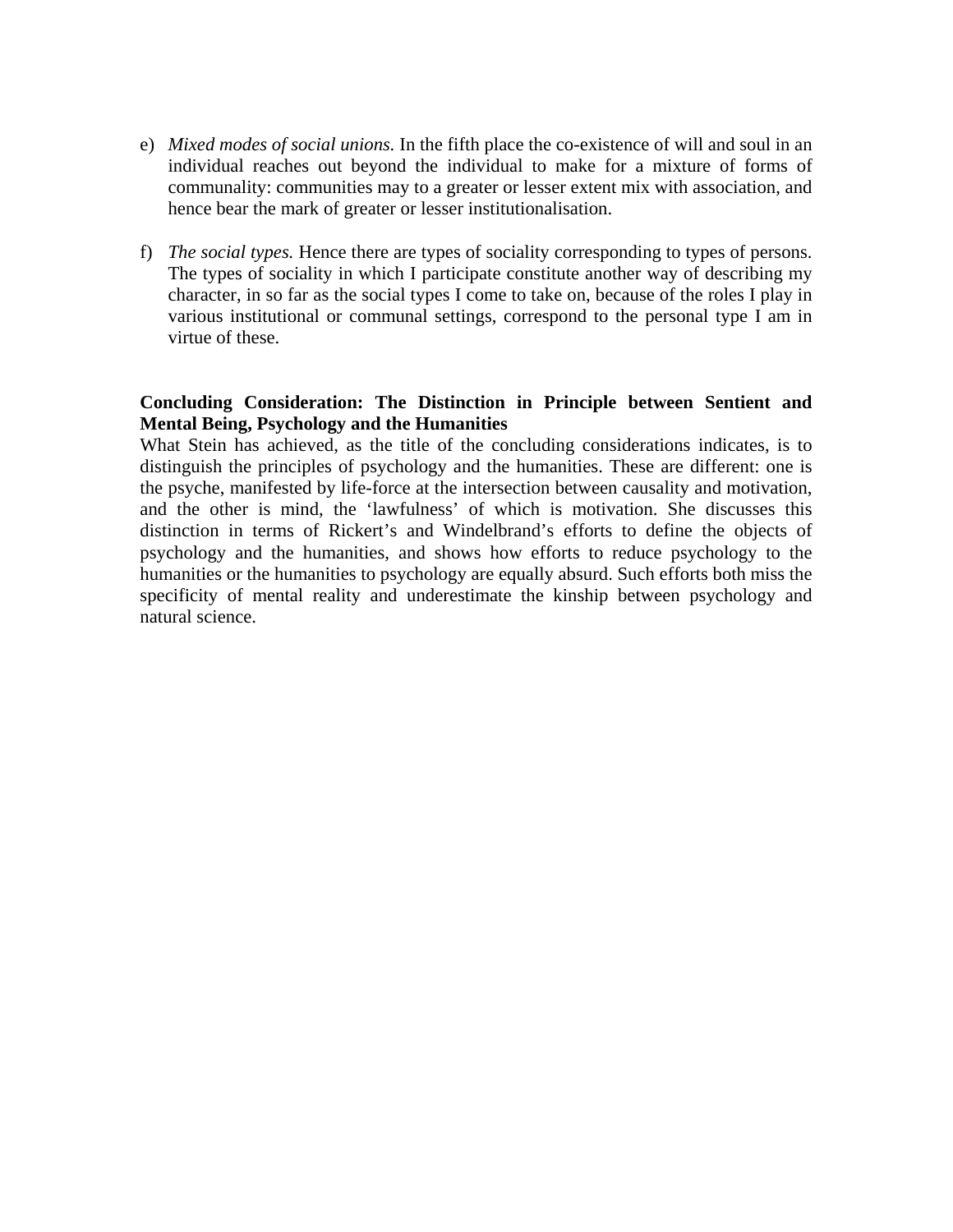# **Postscript**

What Stein accomplishes with this treatise is to provide a foundation for Psychology and the Humanities. This means that she explains in what their respective objects consist, and hence what defines the two sciences that arise from them. Psychology is working at the intersection between causality and motivation, an intersection manifesting itself in lifepower. Whereas life-power can be observed, it can be so only in so far as it is experienced. That is why psychology is not a natural science like chemistry: It takes the psyche for its object, and the psyche is neither sheer nature nor pure mind. It is, in contrast, where nature and mind interact. The Humanities, in contrast, are working with mental reality as such as their object. They are not, of course, working in the manner of the natural sciences, investigating whatever can be understood in terms of causality. But the reality with which the Humanities are concerned is not less real than the object of natural science; it is of a different kind. Its lawfulness is motivation, and hence the Humanities investigate meaning as understood and shared by individuals. As meaning is in principle shareable, the 'how' and 'why' of its sharing is likewise meaningful, and gives rise to an understanding of communal experience, which can be explored in order to understand community. This is what history, sociology, politics and anthropology do explicitly. Language and literature do the same implicitly. The foundation for our understanding of group behaviour must be an investigation into how communal experience is built up. This is what Stein shows, and also what she provides. Therefore 'Contributions to a philosophical justification of Psychology and the Humanities', may rightly be translated with the more succinct 'Philosophy of Psychology and the Humanities'.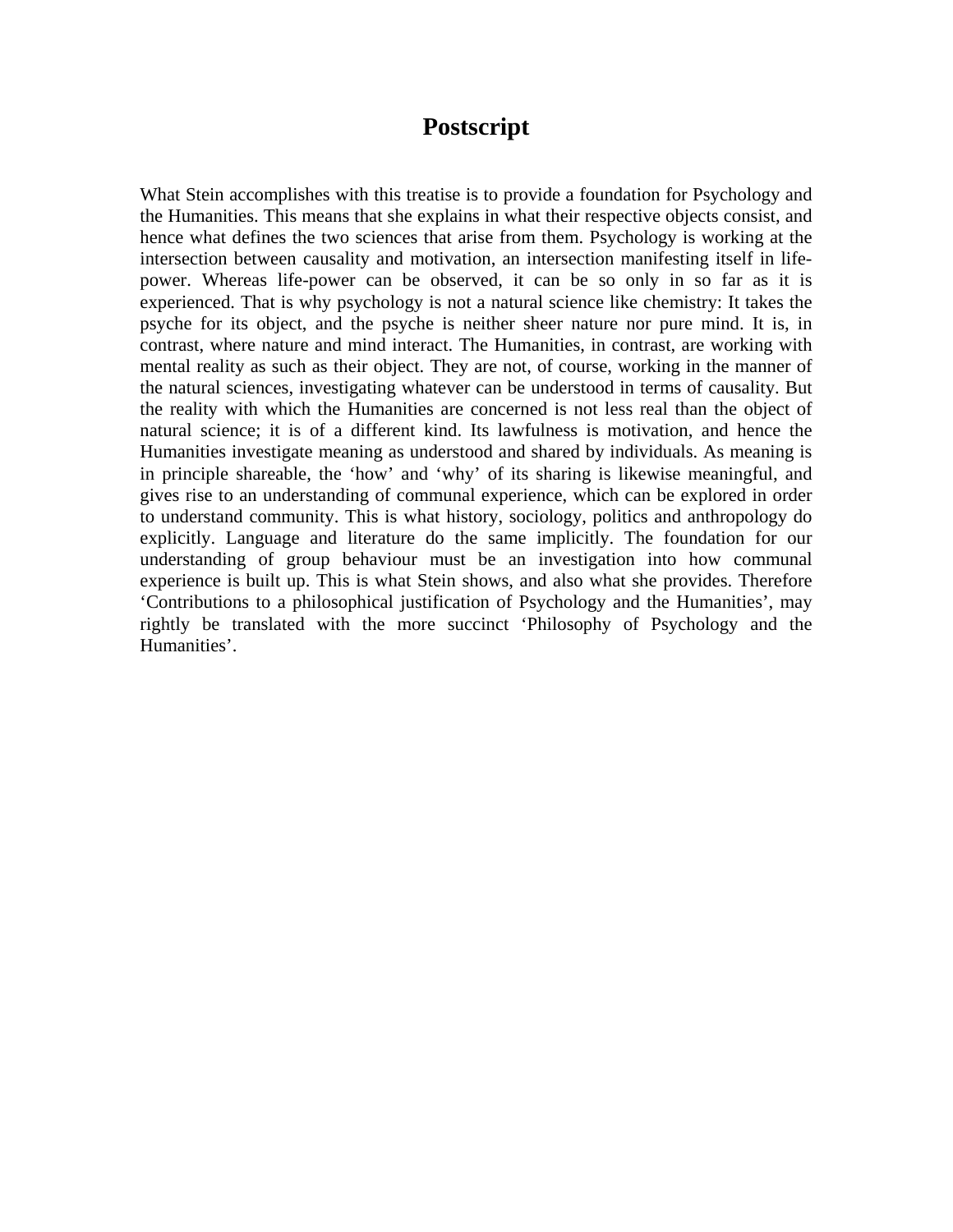## **Questions and Answers**

#### **I. About the object of** *Philosophy of Psychology and the Humanities*

#### 1. What is *Philosophy of Psychology and the Humanities* about?

It is about what the point and purpose, i.e. what the proper object is, of the two scientific disciplines Psychology and the Humanities. The background is that psychology has emerged slowly from a context in which it was by no means clear whether it belonged to Natural Science, whether it was linked to the co-emerging science of Sociology, or whether it was a subject of the Humanities, just like History. Also, with education experiencing a surge at the time Stein was writing, due to the admission of women and the less well off, the subject of the Humanities became experienced as something unwieldy and unorganised because of its rapid growth. It is the purpose of the two treatises to furnish the reader with precise definitions of the respective objects of Psychology and the Humanities, defining them not only over and against one another but also in relation to the Natural Sciences.

#### 2. What does Stein understand by Psychology?

Stein defines Psychology as the study of life-power, the energy manifesting itself within experience at the intersection between causality and motivation, between nature and spirit. Psychology therefore is neither a natural science, which investigates the lawfulness of causality, nor is it part of the humanities, which are concerned with complexes of motivation. It concerns what does not belong to either of these specifically, namely psychic causality, and hence is a science *sui generis*. Again, however, psychic causality is a phenomenon that manifests itself in life-power. Its specific nature requires that methods be used which are not designed to detect causality simply (because psychic causality is an *experienced* causality) or to deal with meaning only (because psychic causality is experienced as *causality* and as *distinct* from motivation).

#### 3. What does Stein understand by the Humanities?

The Humanities concern whatever is regulated by the lawfulness of motivation, i.e. *all experience characterised by being experienced because of another experience*. Motivation can be seen in individual persons but also in the independent reasons for which people act. The reality regulated by the lawfulness of motivation is spirit (*Geist*), and because human beings experience things because of other experiences, they are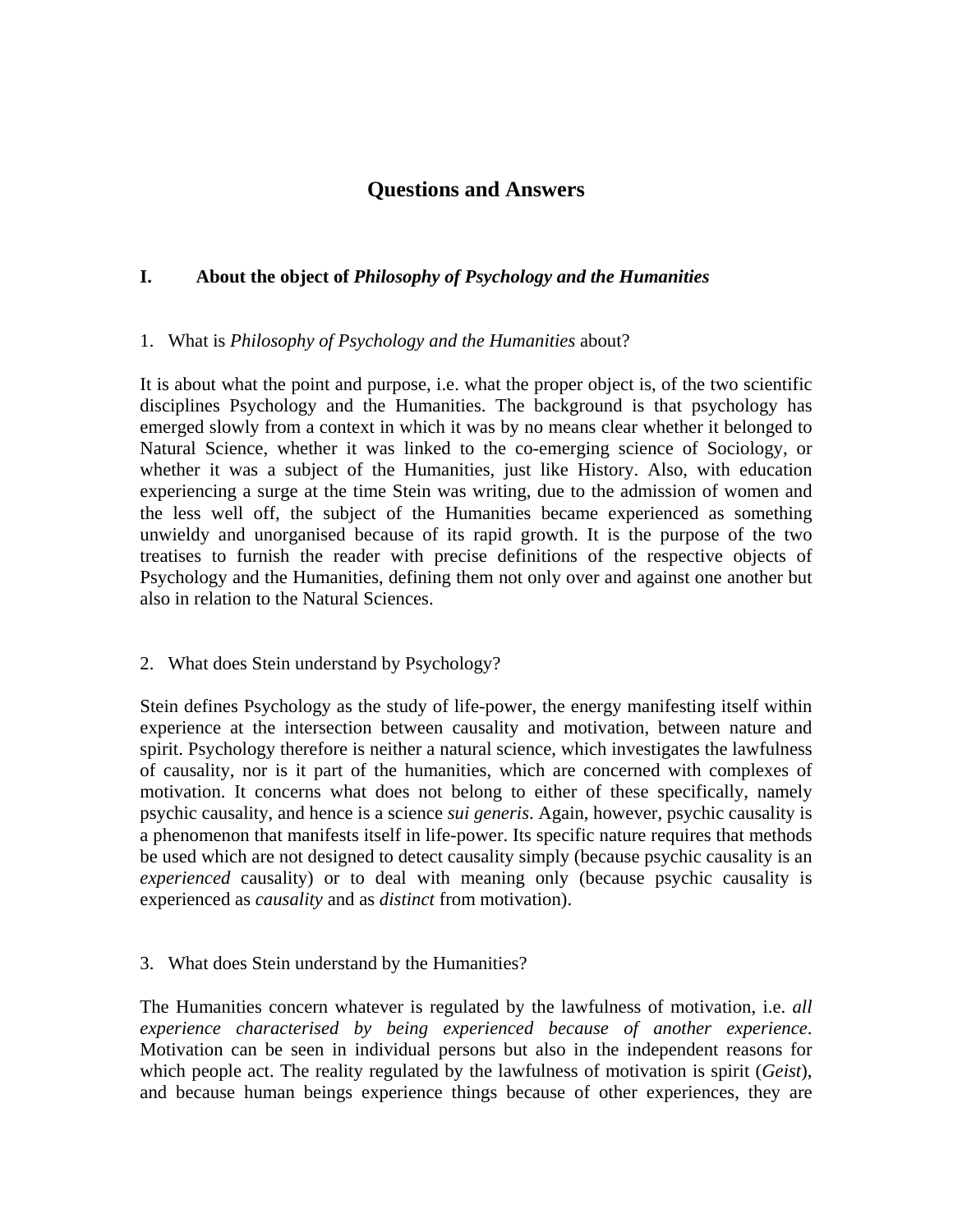spiritual. However, they are not 'spirits' in that they cannot be simply reduced to this experience of meaning. They also have body and soul, whereas pure spirituality is of a different order than either of these. Spirit, in fact, is concretised by meaning, not by matter, which means that several individuals can share the same spirituality, and also that spirit can be investigated as such in whatever incarnates it, in particular in anything produced by humans, such as literature, history or art. It is important to remember that Stein's word for the Humanities, because of her German mother-tongue, is *sciences of the spirit (Geisteswissenschaften)*.

#### 4. What is the Person, according to Stein?

A person is not necessarily a human being, according to Stein. A person is a principle according to which the world makes sense. It may be said that human beings are persons because they are rational beings, in so far as rationality as such brings its bearer into a conscious or reflective relationship with the world, and hence with the self (rationality being the ability to distinguish and compare impression and object). So all rational beings would be personal, but all persons would not necessarily be human beings (nor rational). To say that a person is a rational being may be true in some cases, but it is not necessarily so. There could be beings with a kind of responsiveness to being superior to that of rationality, who also would be persons. If persons, however, are material, i.e. have a body, then they also have a soul providing the person with depth and reflecting its character. So persons are essentially subjects of value-response. To be so they must be consciously intentional, but they are not necessarily bodily. A person, hence, is a subject that is consciously responding to values.

## 5. What is the Soul, according to Stein?

The soul, for Stein, is the substance of the bodily person, and hence is not only marked by its motivations but also embodies them, and converts them into physical expression. This means that the soul is experienced as the substrate of the faculties, with permanent qualities such as friendliness and purity (due to the self-identifying recognition of the other human person and the simplicity of reflective intentionality). The qualities, together with the soul, can be temporarily suspended, for example through a 'stroke of fate', when the depletion of energy is such that the soul is quasi-anaesthetised. But the soul remains at the disposal of the person: it is the person who has body, soul and spirit, and who integrates them. Hence 'to lose one's soul' could mean to sever it from one's own person, to be a stranger to one's soul.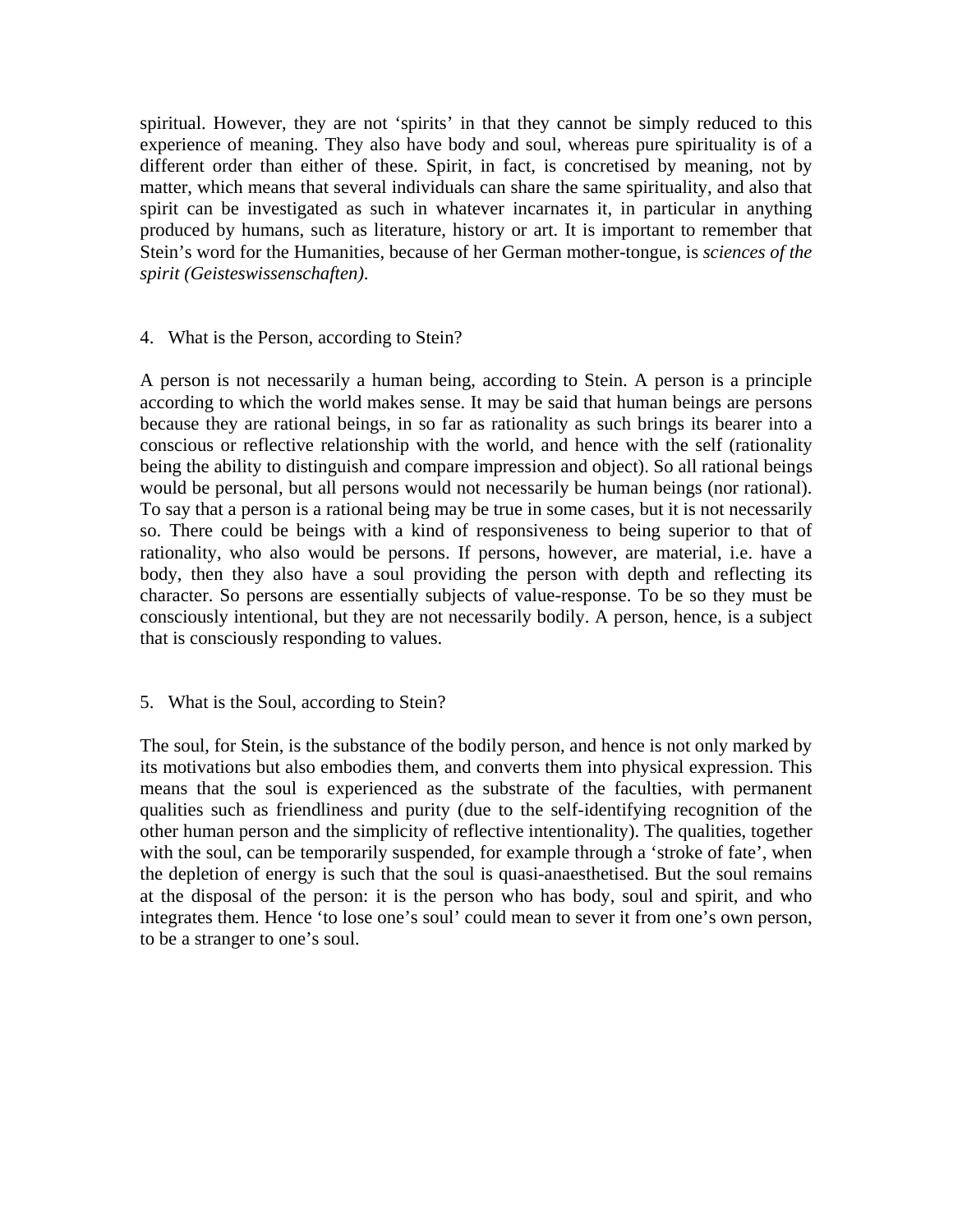### **II. Concerning the Methodology of** *Philosophy of Psychology and the Humanities*

#### 6. What is the relationship between Stein's work and Husserl's?

As Stein edited what is known today as *Ideas II*, and also assisted at Husserl's classes on *Nature and Spirit* in which he elaborated the material presented in that work, she was completely familiar with Husserl's thought. She also, however, spotted a lacuna, one that she attempted to fill with her doctoral thesis on empathy. As she grew certain that Husserl was not going to take into account the experience of the other and the other's experience, the structure of which she had discussed in her thesis, she decided to end her formal collaboration with Husserl as his assistant. It was then that she felt the need to contribute in a more formal way to phenomenology the insights she had gained. Thus she decided to clarify the relationship between phenomenology, psychology and the humanities. This, she did, however, in contrast with Husserl, on the understanding that empathy plays an essential role in the constitution of the 'I' of the human person. She was so convinced of empathy's importance, that she analysed experience in its two-fold structure: as my experience, and as experience shared with others. This effectively enabled her to take into account the experience of the other as an essential element of the experience of the self. She thus adumbrated what later became known as 'social constructivism', issuing from the later work of Wittgenstein.

#### 7. Is Stein a Phenomenologist?

Stein is in her own understanding contributing to phenomenology (probably throughout her entire life). But her understanding of phenomenology is, that it occupies the center of philosophy as such, which means that she thinks she could do nothing else than phenomenology, given that she is a philosopher. Her commitment to the description and discussion of experience as experienced is her ultimate philosophical commitment, which means that the kind of arguments she would accept against her philosophy are arguments drawn from experience as such. This commitment embodies her understanding of experience as the ultimate, prior even to the constitution of the 'I'. Experience is the medium in and through which 'I''s are constituted – constituted necessarily and at the same time as unique and as reflecting each other, and hence as several.

#### 8. What role does empathy play in the Phenomenology of Stein?

Empathy is the act in and through which 'I''s are constituted, whether that of myself or that of others. It constitutes the relationship between a subject, i.e. a unique pole of experience, and experience as such. As it sees this relationship in others seeing it in me, it remains an act, which, unlike the function of constitution, can be carried out or not. Empathy, in other words, is not 'automatic' to the same extent as constitution is. However, it is an act *sui generis*, akin to but not identical with perception, feeling, memory and imagination. Its proper object is the experience of another, i.e. experience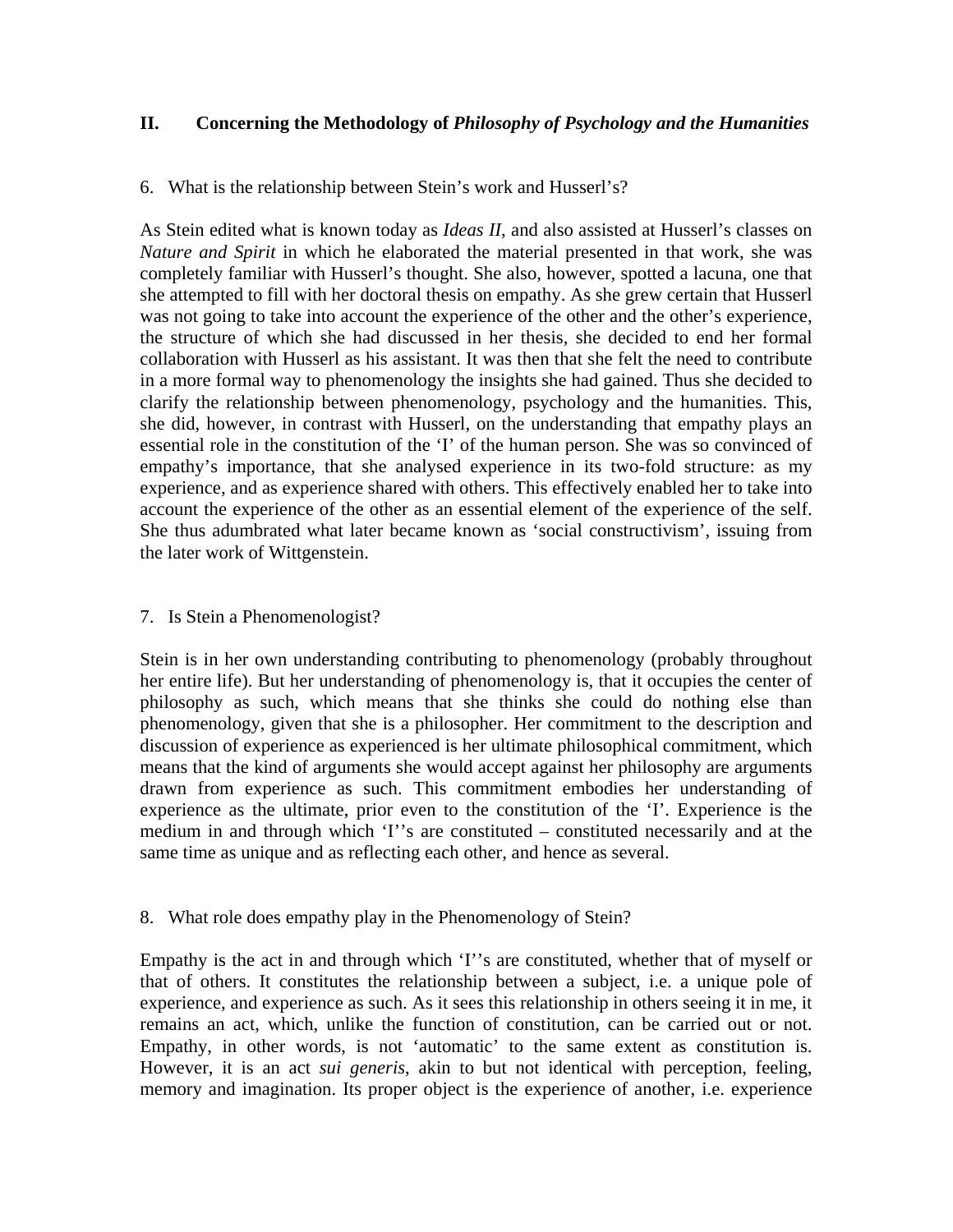experienced by someone who is not me, but like me, whether sensually (as with animals), or intellectually (like human beings).

#### 9. What does 'constitution' mean for Stein?

'Constitution' is a term she inherits from Husserl, who uses it systematically to mean the way in which things appear to form unities (for me, for us). Constitution happens quasiautomatically, but not without the activity of the 'I'. It is the primary activity of the 'I', its first expression. Whenever there is constitution, there is an 'I' (or several 'I''s). This is why 'I''s are constituted *as constituting,* according to Stein. Constitution is the activity basic to intentionality, and therefore basic also to rationality. Whereas animals can be said to be intentional, they can so only in the limited sense according to which their consciousness is object-directed. They cannot, however (in so far as they are irrational) distinguish and compare impression and object. Their intentionality is not reflective. This means that they have no understanding of the activity of constitution basic to their awareness, and this again means that their access to the realm of meaning is strictly limited to their object-awareness.

## *III.* **Concerning the Content of** *Philosophy of Psychology and the Humanities*

#### 10. What is rationality, for Stein?

Rationality is the quality of acts adequately corresponding to things. It therefore presupposes the ability to distinguish between things as they appear to me and things as they are. Without this distinction the building up of meaningful experiences would not be possible, as it is implicit in the discernment of essence. Rationality applies to all kinds of acts, in particular both to emotions, and to judgements involving values. A rational valueresponse is one in which the felt or known value is adequately responded to, either by feeling or by knowledge.

#### 11. Is rationality not relative to the worldview of the rational person?

Stein understands objects to be constituted intersubjectively as well as subjectively. In fact the distinction between subjective and intersubjective experience is parallel to the distinction between the thing as it appears to me and as it is. Having these two levels of constitution is like having two eyes, enabling you to focus, to see from two perspectives at once, and judge about distance, size, shape, etc.. What I experience does not make sense without the perspective of the other – so much so that if I do not learn to identify the other experiencing like me, I can never learn to speak a human language. Things make sense because they make sense to several. Even if my experience of what is generally experienced, or experienced by certain others, may be erroneous (in much the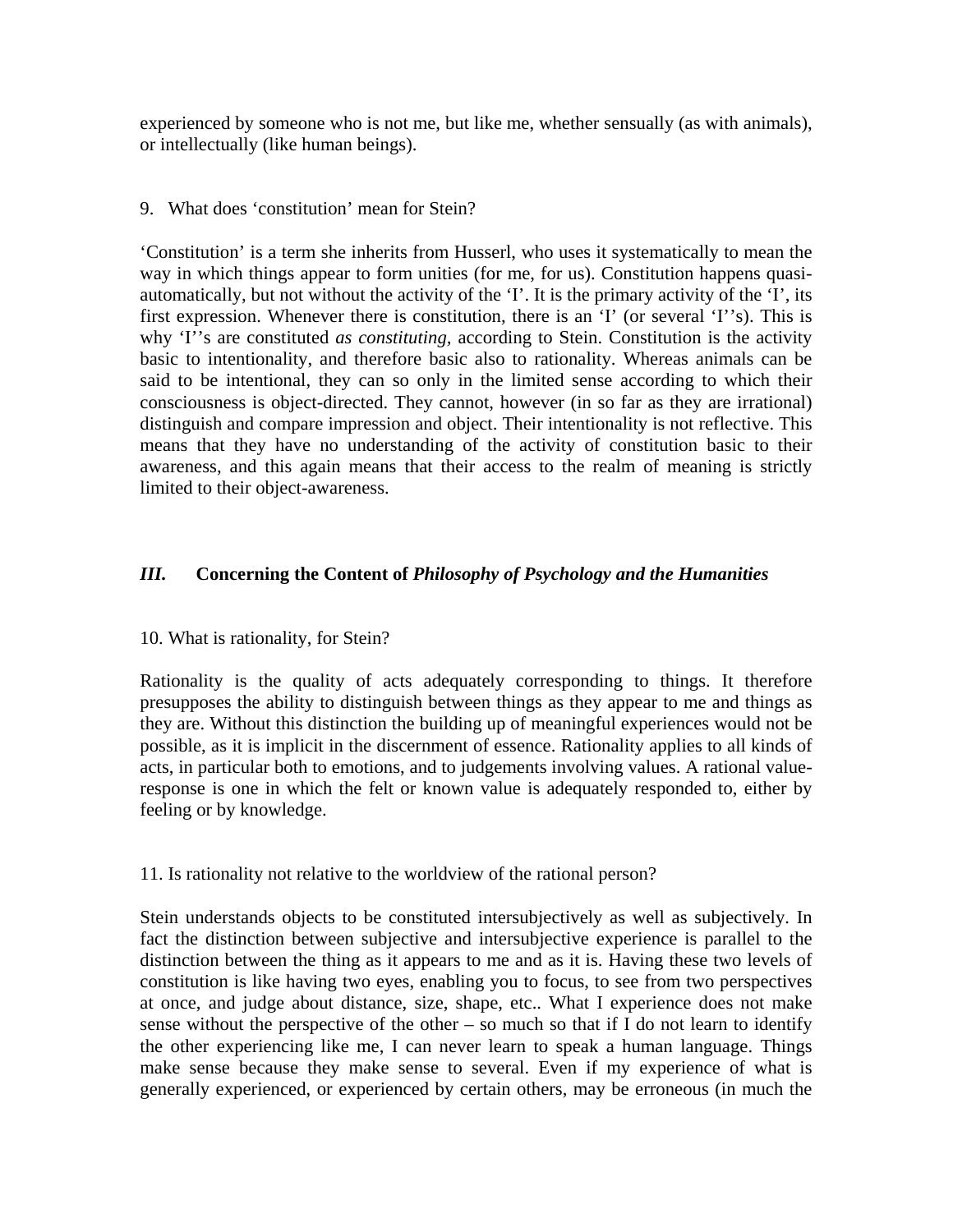same way as perception may be erroneous), I can only know this by the same ability to compare my perspective with a more informed one. The idea of an adequate response, therefore, is dependent on there being something which is what it is for all perspectives, and this is the essence. We must be able to identify these (at least approximately so as to intend them) in order to speak a human language, and hence open ourselves up for a new level of correction, that of arguments. This means that whereas the adequate response may not be known immediately, it can still be known in the same manner as the essence. So: yes, rationality is dependent on the world-view of the rational person, but this worldview makes sense only as a world-view among several people making sense of the objective world. That the world is objective simply means that it is the object of the intention of one and *therefore* possibly of many.

#### 12. What does Stein understand by 'value'?

Stein understands the constitution of something to be complete only when it is also constituted in its value. This means that something is fully understood only when it is known in its essence, and in this essence's relation to personal valuation as such. The value of a thing, thus, is the relationship between it and the person. Because the person is the principle of valuation incorporating one's body, soul and spirit, the depth of one's experience determines which values one takes to be the higher. A shallow person understands the superficial values to be the higher (linked to the materiality of its physical existence), whereas a person of great depth understands the fundamental values to be the higher (those linked to the existence of the person, its dignity and its spirituality). Value-response, therefore, not only reveals but also creates the valuing person's character, not arbitrarily, however, but always in relation to the hierarchy of values determined by the structure of the person (incorporating materiality and spirituality, and being capable of self-identification only in and because of community). A value is the meaning of the object in its relation to the person. This meaning is empowering for the person (if the value is positive) or disempowering (if the value is negative), and is thus an objective source of life-power for the personal individual.

#### 13. What is Ethics, for Stein?

Though Stein does not discuss ethics explicitly in the two treatises, she does refer to ethical values. These are those that determine whether we regard a person as having a *good character* or not. They are, in other words, those values we appreciate for the sake of the community. Community, of course, for Stein, is of paramount importance for the individual, as the latter becomes capable of self-identification, of self-knowledge and thus of rationality. Ethical values, hence, are those that dispose people to be rational others with regards to others or, which is the same thing, true selves. Ethics, hence, is for Stein utterly personal (forming the character of each individual according to their value response), and utterly communal (at the disposal of all and every person who meets others, whose character is formed by their value response).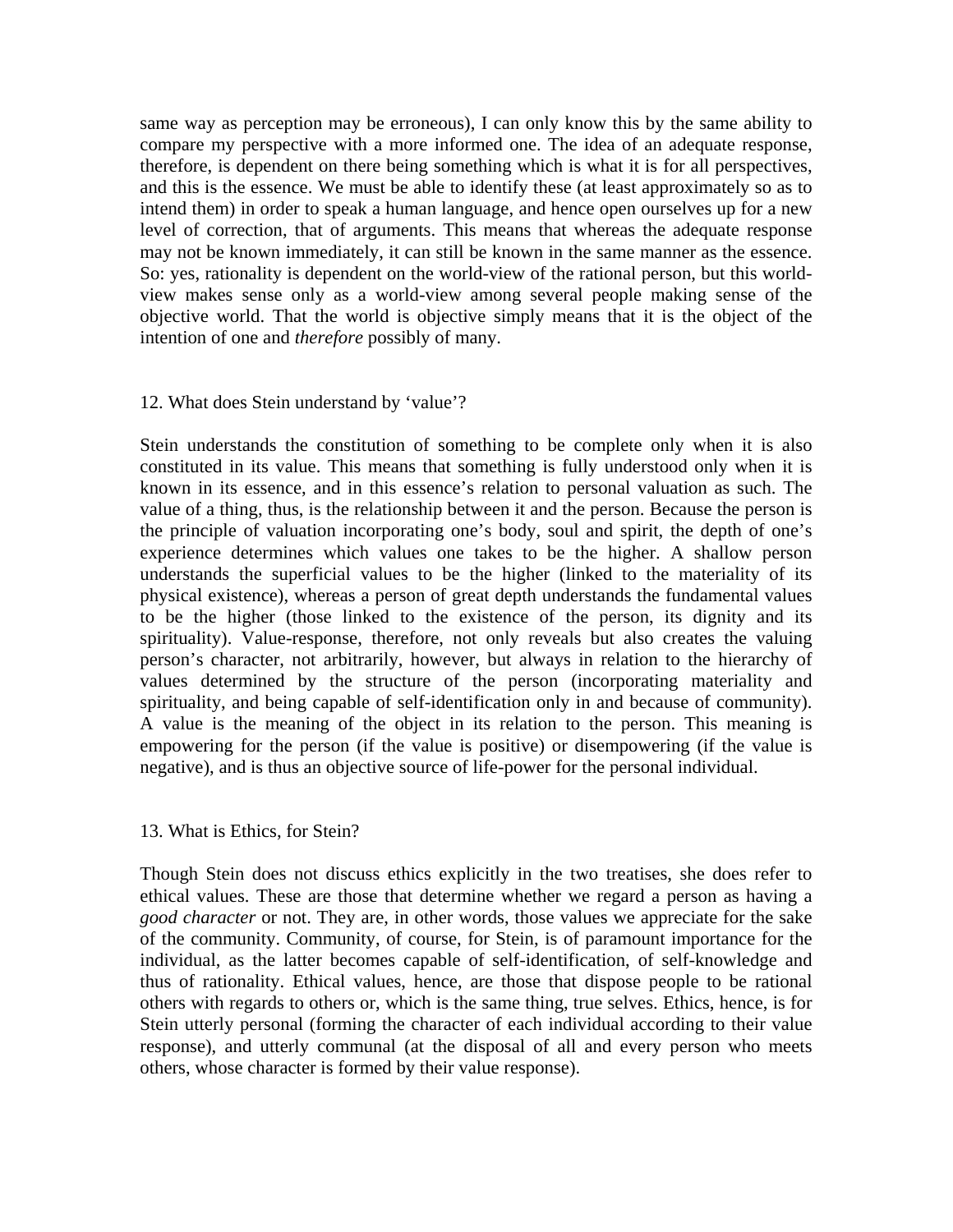14. Why does Stein compare the experience of the individual with communal experience?

Stein compares the experience of the individual with communal experience because the individual does so him- or herself. In so far as we grasp our own experience, we do so because we can distinguish it from other people's experience, and can contrast and compare our experience with theirs. As was said, this comprising of two perspectives in one is the very function of rationality, and it is not only the means through which we constitute selves, but also the reason why we constitute communities and forms of communality. Communal experience, in fact, has, exactly like personal experience, a subject. This subject, however, is not simple, as the 'I' is, nor does it have the same axiomatic unity. It constitutes its subject along with its experience in the same manner as personal experience does, but its subject takes in all those who contribute to the experience's being what it is. In the phrase 'America lived 11 September with horror', 'America' refers to all those who identified with America and experienced that date, as part of the communal experience of America, with horror. Some individual Americans may well have experienced something different from what 'America' experienced, and might also be aware of the fact. Some of these might even question whether they really were Americans, given that they did not experience as 'America' did. Such questioning forms part of the way in which the individual identifies his or her experience. In general we make sense of our own experience by placing it in relation to communal experience, whether because we identify ourselves as taking part in the latter, or because we distance ourselves from it. We make sense of ourselves in the same manner and for the same reason.

#### 15. Why, according to Stein, are there different kinds of communality?

The different kinds of communality correspond to different kinds of communal experience. Sheer psychic togetherness means that life-power can be transferred from one individual to another by 'contagion'. Such communality humans have in common with animals. Association relies on the individuals making a decision about their togetherness, and binding themselves and those with whom they associate to fulfil certain objective criteria. This form of communality is specific to humans, as it presupposes rationality. Community is the higher form of communality. Here, however, the subjects take each other as subjects and hold in common not only a decision, but values (perhaps in the form of bearers of values or valued things, as in families where common life and origin is valued). Community is therefore specific to spiritual beings, as only these respond to values and hence receive life-power from the objective world of meaning. There could be community among purely spiritual, and hence non-bodily, persons, but it would coincide with association, as the subjectivity of such beings would coincide with their objectivity, their subjectivity being the object of pure intuition.

16. Does there exist community among animals?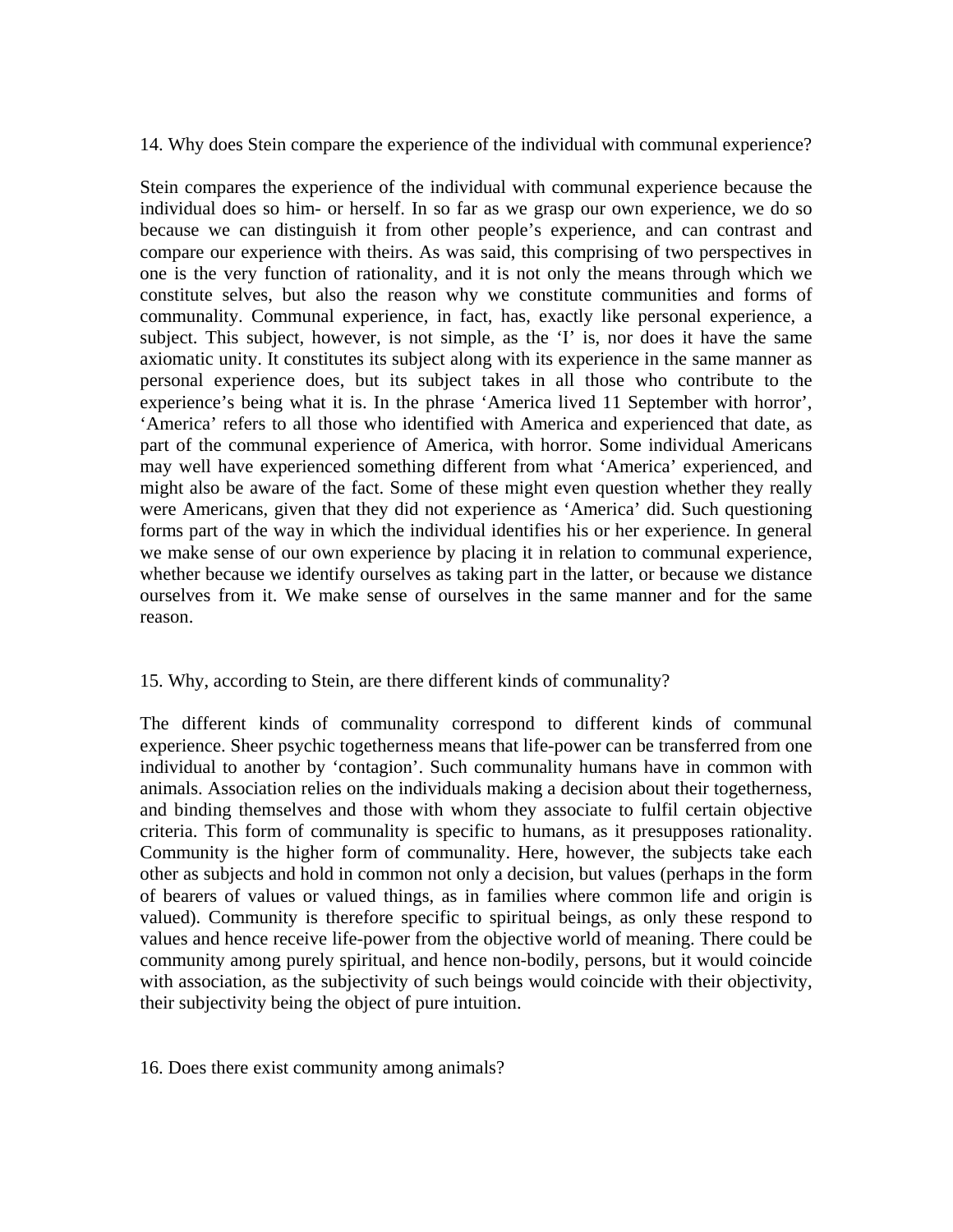In so far as animals respond to values (albeit not freely or consciously, but only implicitly) they are capable of forming community. This is obvious from the way in which they can be companions for humans. However, as they have no reflective relationship to the world, they identify values only in the concrete and not as such. This is why community, in so far as it presupposes the sharing of abstract values, (something which is presupposed for the formation of a value-hierarchy and its embodiment in a personality), is not possible among animals. Such community does, of course, exist for rational animals, because these are personal, spiritual, and capable of sharing meaning as such. In so far as animals are capable of choice one could speak about association, and in so far as they are spiritual one may talk about community. But for animals without choice and spirituality, the only form of communality available is that of togetherness. However, the transfer of life-power that this form of communality relies on, is capable of organising swarms of insects, schools of fish and flocks of birds. This it does by means of the psyche and the soul, which are possessed by all conscious individuals whether these are rational or not. The psyche in which the powers of the senses are rooted enables sense impressions in one individual to be expressed so that other individuals can pick them up. These individuals recognise the expression of the sense impression and act on it, as if they had themselves been impressed in a like manner. Thus the flight of one zebra will be picked up as the expression of a perception of danger and hence will be reacted on in the same manner by all zebras that perceive the flight of the first zebra. The movement of the entire group, herd or flock also produces a momentum of its own, enabling the individuals to fill only a limited role in the entire scheme and hence to profit from leadership. Such momentum can also be transmitted across species, and hence animals can keep each other company and provide each other with the consolation of companionship. The soul, being the centre of identification for the individual, enables the individual to recognise and hence affirm the existence of another in friendliness. Such consolation of friendliness is for all animals and all conscious beings of the deepest ontological importance, as it exemplifies a perspective on one's perspective, and hence allows for objective self-identification and for an objective sense of existence (in rational animals characterised by reflexivity). One self for another self presents the first not only with confirmation that he exists himself, but also that such things as selves exist, and hence that there is meaning. That there is meaning means that community is possible. The other self, therefore, always meets me with the challenge of the establishment of community: of communication and of a shared world. For animals the world as such does not make sense, and whereas we can share our lives with them, we cannot share our world with them. For this other selves are required, and hence the 'perspective on perspectives' that rationality provides. But that we can share our lives with them is a kind of communality.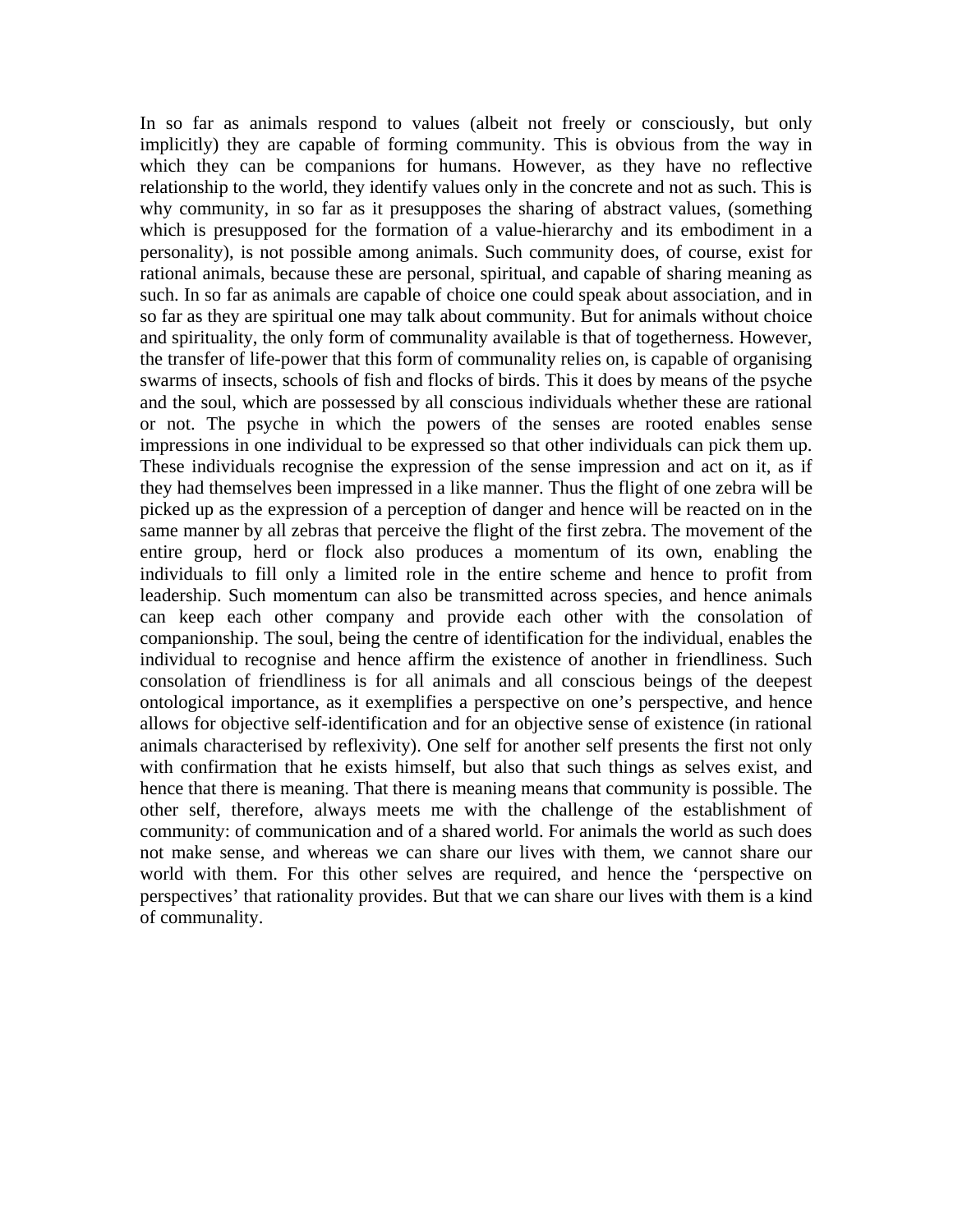## **Select Bibliography:**

#### **Primary Sources:**

*Edith Stein Gesamtausgabe* Vols 1 – 24, Herder, 1999 -

*Edith Steins Werke*, bd. I - XIX, Herder, 1952 – 1999; in particular:

- *Endliches und Ewiges Sein. Versuch eines Aufstiegs zum Sinn des Seins*, Bd. II, 1986;
- *Einführung in die Philosophie*, Bd. XIII, 1991;
- *Der Aufbau der menschlichen Person*, Bd. XVI, 1994;
- *Was ist der Mensch? Eine Theologische Antropologie*,Bd. XVII, 1994

Stein, Edith: *Zum Problem der Einfühlung*, Buchdrückerei Weisenhauses, Halle, 1917; reprinted by Kaffke, Munich, 1980

Stein, Edith: "Beiträge zur philosophischen Begründung der Psychologie und der Geisteswissenschaften. I: Psychische Kausalität; II: Individuum und Gemeinschaft " in *Jahrbuch fur Philosophie und phänomenologische Forschung* 5, p. 1 - 283, reprinted in Tübingen, Niemeyer, 1970

#### **Translations:**

Stein, Edith: *Collected Works*, ICS Publications, Washington DC, in particular:

- *On the Problem of Empathy,* Translated by Waltraut Stein, vol. III, 1989
- *Philosophy of Psychology and the Humanities*, tr. Sawicki and Baseheart, vol. VIII, 2000
- *Life in a Jewish Family*, tr. Koeppel, vol. 1, 1986

#### **Related primary sources:**

Husserl, Edmund: *Logical Investigations*, Vols  $1 - 2$ , tr. Findlay, ed. Moran, Routledge, 2000 Husserl, Edmund: *Ideas*, tr. Gibson, George Allen and Unwin, 1931 Husserl, Edmund: *Ideas II*, tr. Rojcewicz and Schuwer, Kluwer Academic, 1989 Lipps, Theodor: *Leitfaden der Psychologie*, Wilhelm Engelman, 1909 Scheler, Max: *Formalism in Ethics and Non-Formal Ethics of Values*, tr. Frings and Funk, Northwestern University Press, 1973

#### **Secondary sources:**

- Baseheart, Catherine: *Person in the World*, Kluwer Academic, 1997
- Baseheart, Catherine: *The Encounter of Husserl's Phenomenology and the Philosophy of Thomas Aquinas in Selected Writings of Edith Stein*, Univ. of Notre Dame, 1960
- Fidalgo, Antonio Carreto: *Der Übergang zur objektiven Welt. Eine Kritische Erörterung zum Problem der Einfühlung bei Edith Stein*, Würzburg, 1985 (doctoral thesis)
- Hughes, John: "Edith Stein's Doctoral Thesis and the Philosophical Climate from which it Emerged", in *Theresianum*, 36, p. 455 – 84
- Ingarden, Roman: "Edith Stein on her activity as an assistant of Edmund Husserl" in *Philosophy and Phenomenological Research*, Dec. 1962, p. 155 – 75
- Lebech, Mette: "Why does John Paul II refer to Edith Stein in Fides et Ratio?" in McEvoy, James (ed.): *The Challenge of Truth*, Veritas, 2002, pp. 154 – 180
- Moran, Dermot: *Introduction to Phenomenology*, Routledge, 2000
- Sawicki, Marianne: *Body, Text, and Science*, Kluwer Academic, 1997
- Sawicki, Marianne: "Empathy Before and After Husserl", in *Philosophy Today* 41 (1997) 123-7
- Sokolowski, Robert: *Introduction to Phenomenology*, Catholic University of America Press, 2000
- Sokolowski, Robert: *The Formation of Husserl's Concept of Constitution*, Nijhoff, 1970
- Spiegelberg, Herbert: *The Phenomenological Movement,* Nijhoff, 1982